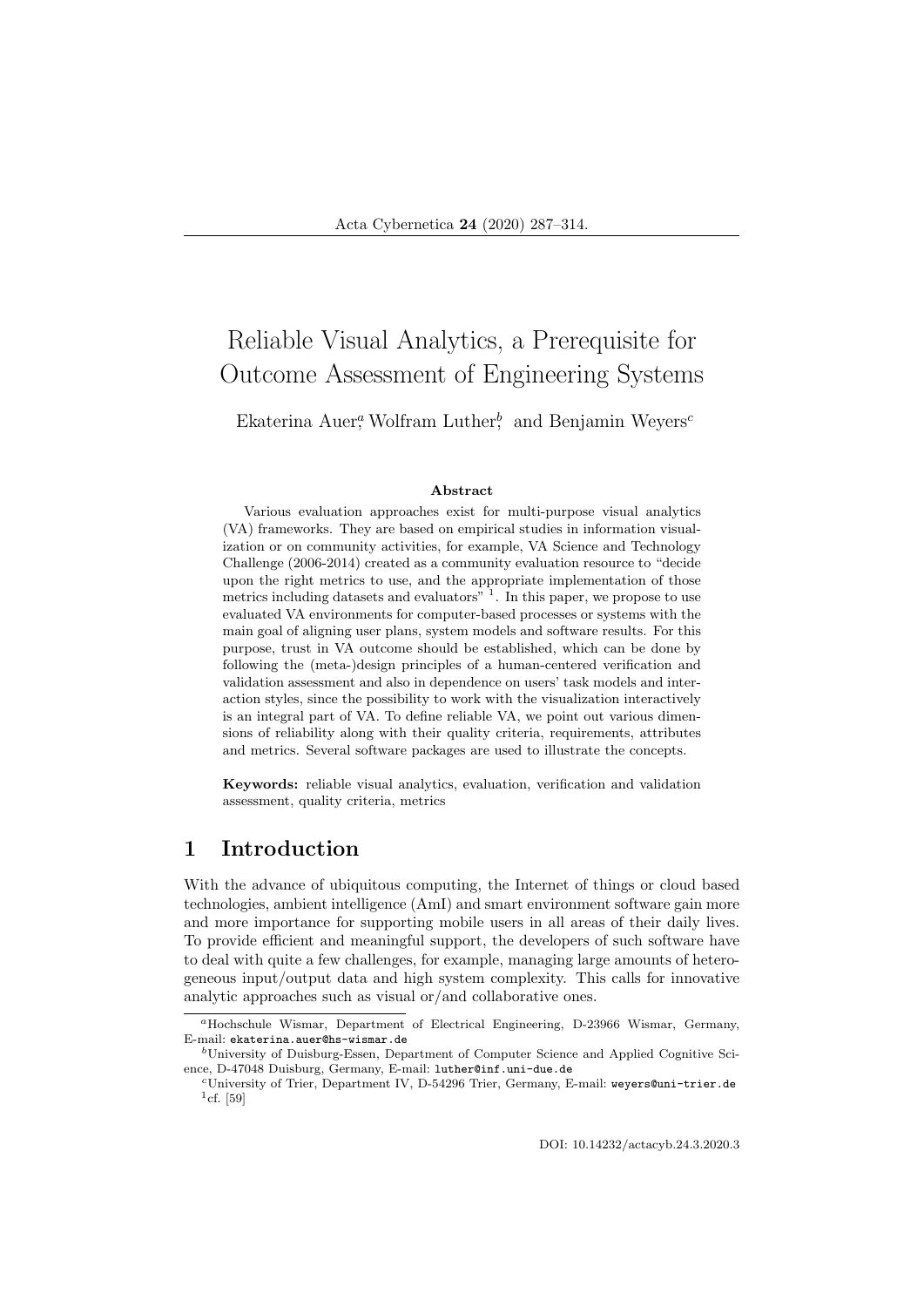In particular, the emerging area of visual analytics (VA) has been shown to offer a solution to these challenges [68]. Its main strength lies in the ability to engage in the analytical process the whole of human perceptual and cognitive capabilities augmented by advanced computations [10]. In [63], the authors remark that VA "employs interactive visualizations to integrate users' knowledge and inference capability into numerical algorithmic data analysis processes. Visual Analytics Science and Technology (VAST) is an active research field that has applications in many sectors, such as security, finance, and business" as well as healthcare, natural sciences and engineering. VA "will foster the constructive evaluation, correction and rapid improvement of our processes and models and – ultimately – the improvement of our knowledge and our decisions", as stated in [35]. Already in 1990, Healy [29] has suggested that "an informative visualization technique that allows rapid and accurate visual analysis would decrease the amount of time needed to complete the analysis task." VA hardware and software architectures serve to assess and visualize important system/process parameters, descriptors and uncertain environment entities. Therefore, a working definition of VA could be as follows.

Definition 1. VA is a science of analytical reasoning facilitated by interactive visual interfaces  $[64]$ . It is a multidisciplinary field merging analytical reasoning techniques with data representation approaches and (interactive) visualization theories. In other words [35], "VA combines automated analysis techniques with interactive visualizations for an effective understanding, reasoning and decision making on the basis of very large and complex data sets".

As an example of a (statistical) method aided by relatively simple visualization, let us consider correlation analysis, often of high practical relevance in engineering. The correlation denotes the relationship between two random variables, fuzzy numbers or simply two (interval) sets characterizing, for instance, the input and output of a system. Depending on the distribution of the variables, specific correlation coefficients are defined to evaluate the strength of this relationship, for example, the Pearson coefficient or the Spearman rank correlation [56]. Correlation analysis is supported by graphical techniques [78] such as scatter plots, scatter plot matrices, heat maps and others. In particular, a scatter plot is, as a rule, a good visual aid to access quickly whether or not two variables have any linear correlation and to give an indication about its direction (positive/negative) in case there is a correlation. Apart from built-in routines for scatter plots or matrices within such general-purpose environments as MATLAB, correlation analysis is supported by further visualization tools, for example,  $\text{corrplot}^2$  package in R or CI Thermometer [78]. More typical VA applications with complex visualizations come from such diverse areas as neuroscience, artificial intelligence, healthcare, finance or environmental sciences (e.g., meteorology).

As with any computer-based approach, the issues of reliability and comparability (and thus, standardization) play an important role for VA. Although developing sets of quality standards and assessment methods has received a fair amount

<sup>2</sup>cran.r-project.org/web/packages/corrplot/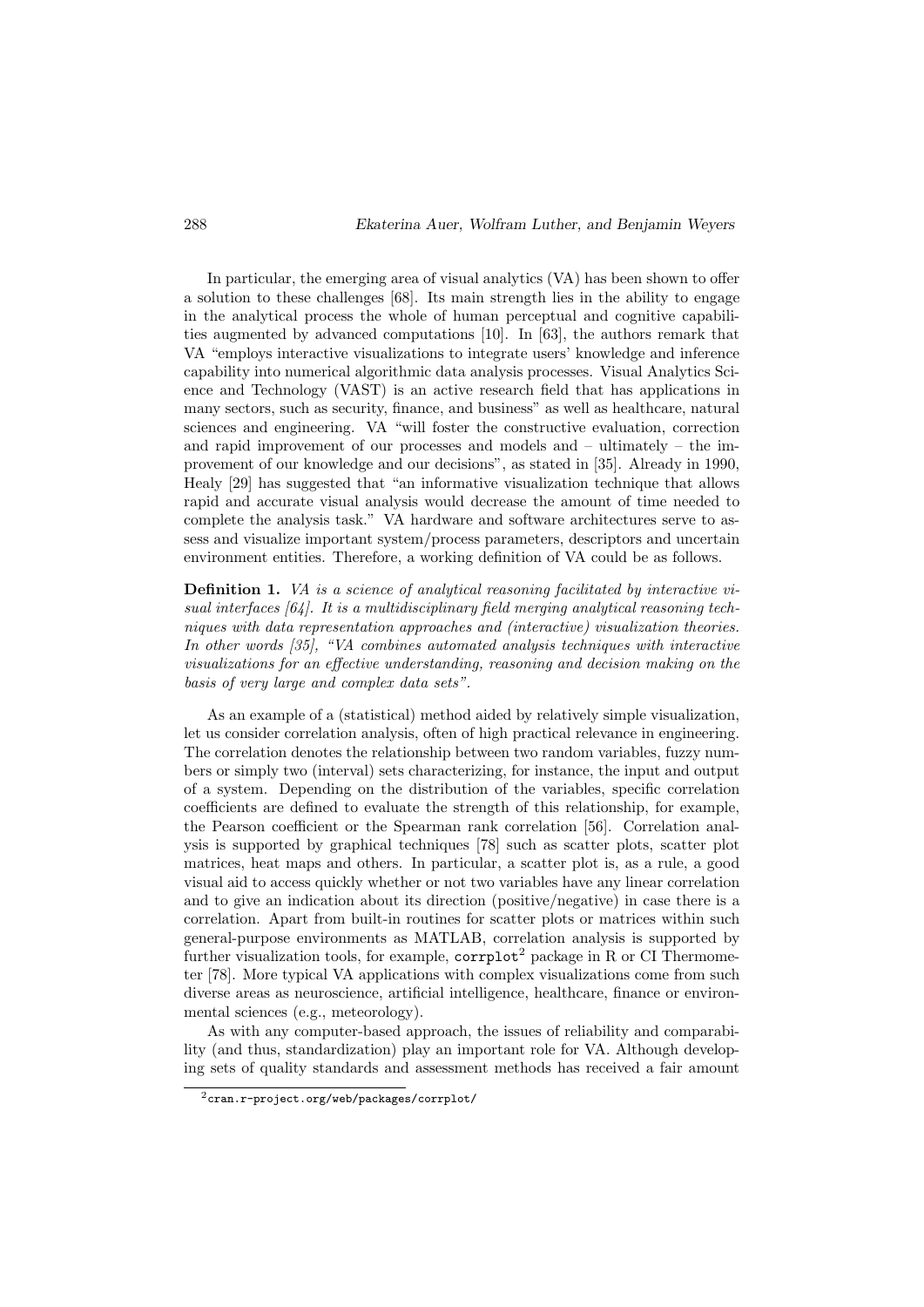#### Reliable Visual Analytics 289

of attention in such areas as (big) data or software management, the corresponding research for VA is still at its beginnings. For example, a universal, two-layer standard for big data quality assessment proposed in [19] considers not only reliability but also availability, usability, relevance and presentation aspects. Few publications explicitly introduce the term 'reliable visual analytics' (RVA) or propose guidelines for assessment of VA frameworks/methodologies and of their applicability and efficiency. Several authors focus on device-dependent transformation, accurate understanding of outcome using reliable mapping algorithms and standardized procedures to automatically select, analyze, refine and combine visual data [59]. Sometimes accuracy and reliability are explicitly or implicitly addressed in the context of uncertain data acquisition, aircraft and power plant safety, risk assessment and healthcare monitoring and management [61]. However, reliability of VA software is an important prerequisite for its use in the context of (visual) assessment of (the outcome of) other computer-based systems or processes from engineering.

Reliable VA frameworks need guidelines and regulations for all stages in their development cycle based on real world use cases, benchmarks, and formal and laboratory studies. One further generic requirement might take into account ethical considerations. Besides, specifications are needed for interaction styles, for example, for those using virtual reality 3D devices [75], since interactivity is an integral part of any visual analysis. Moreover, collaboration styles also play an important role. A typical example for this comes from real-life healthcare applications, which often need group or pair (visual) analytics. Sessions with experts of various domains can be analyzed using the joint action theory protocol analysis and pair analytics methods [1], the purpose of which is to prove the emergence of common ground, that is, mutual, general or joint knowledge, beliefs and assumptions among the involved parties (stakeholders), a precondition for solving problems collaboratively with the help of VA.

These developments imply that human-centered paradigms have become an important feature within a workflow for designing, modeling, and implementing various real life processes and AmI environments. For example, human-centered paradigms are pointed out in [41] in the context of a formal verification and validation (V&V) assessment not only for code/result verification, uncertainty management, validation and evaluation, but also for user interaction, recommender techniques and VA. In turn, that means that the human issues have to be taken into account also while ensuring the reliability of VA architectures in order to apply them for formal V&V assessment within the workflow of the modeling and simulation cycle.

In [73, 74], Weyers presents a tentative conceptual framework for characterization of reliability in VA, which uses three major dimensions (visual integrity, user interface, interaction process) assessed by means of three *quality criteria* (accuracy, adequacy and efficiency) that reflect different levels in the analysis. Here, accuracy refers to a low-level (data) type correctness measure, whereas efficiency denotes the quality of the work process and the task the VA tool is used for. Each dimension and criteria pair is rated using a set of metrics, for example, the lie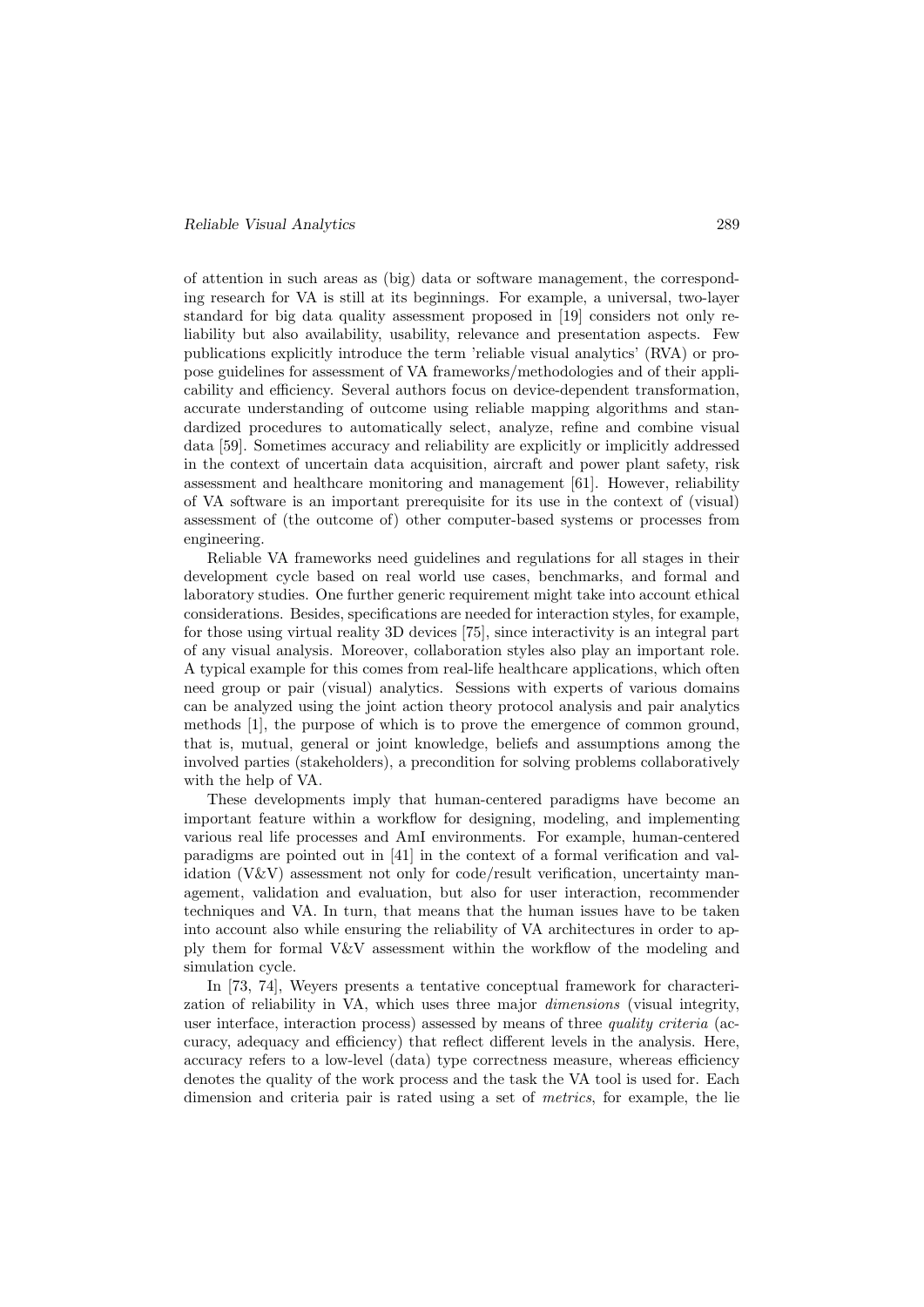factor proposed by Tufte [68] that quantifies the mismatch between the visually represented effect or value and the actual effect. Here, we use the word 'metrics' not in the mathematical sense, but in its meaning 'quality measure' [6], the value of which is determined by optimizing the above mentioned quality criteria over given parameters and specifications. This quantification-based assessment needs to be complemented by empirical studies, at least when it comes to the investigation of complex interaction and analysis scenarios. Additionally, Weyers et al. [75] introduce a formal component to the assessment by compiling an overview of formal methods in human-computer interaction (HCI) including V&V approaches to interactive systems. Finally, Sun et al. complement the discussion by pointing out in [63] that "uncertainty modeling and visualization play a critical role in ensuring the reliability and trustworthiness of the analytics process".

In this contribution, we point out existing standards and evaluation suggestions for V&V assessment as well as quality criteria and metrics in the context of visual analytics (Section 2). In accordance with the new IEEE Std  $1012^{TM}$ -2016 norm [30], we advocate a broad approach to V&V assessment that allows its users to

- refer reliability to data, design strategies, processes, software and outcome analysis;
- define requirements, quality criteria and metrics for the outcome of the considered process or task and its analysis at the early stages in its development cycle;
- choose the appropriately evaluated tools (e.g., for data mining, visualization, analysis, decision) in dependence on the balance between costs and risks or get them recommended.

While the early drafts for V&V assessment did not consider uncertainty treatment as worthy an explicit role in the 1990s, human factors still do not take a significant place in the overall procedure. Where HCI is concerned, the approach discussed in this paper and extended in [41] goes beyond the norm [30] in considering error avoidance not only for interfaces between technical systems, but also for those between a human and a computer [75, 77]. Bearing in mind the methodologies from the neighboring fields, we discuss the possibility of a multilayer quality assessment procedure for VA, similar to that from data analytics, concerning reliability, accuracy, performance, efficiency, group activity monitoring as well as validation and evaluation. This leads us to formulating a tentative definition for reliable visual analytics. In Section 3, we present use cases corroborating the ideas from Section 2 together with their assessed tasks. Conclusions are in the last section.

# 2 Reliable VA: A Tentative Definition

Experts can use VA environments for a variety of tasks within the broad area of output data analysis. In particular, it is possible to employ them for validating computer-based processes or systems, which requires aligning users' requirements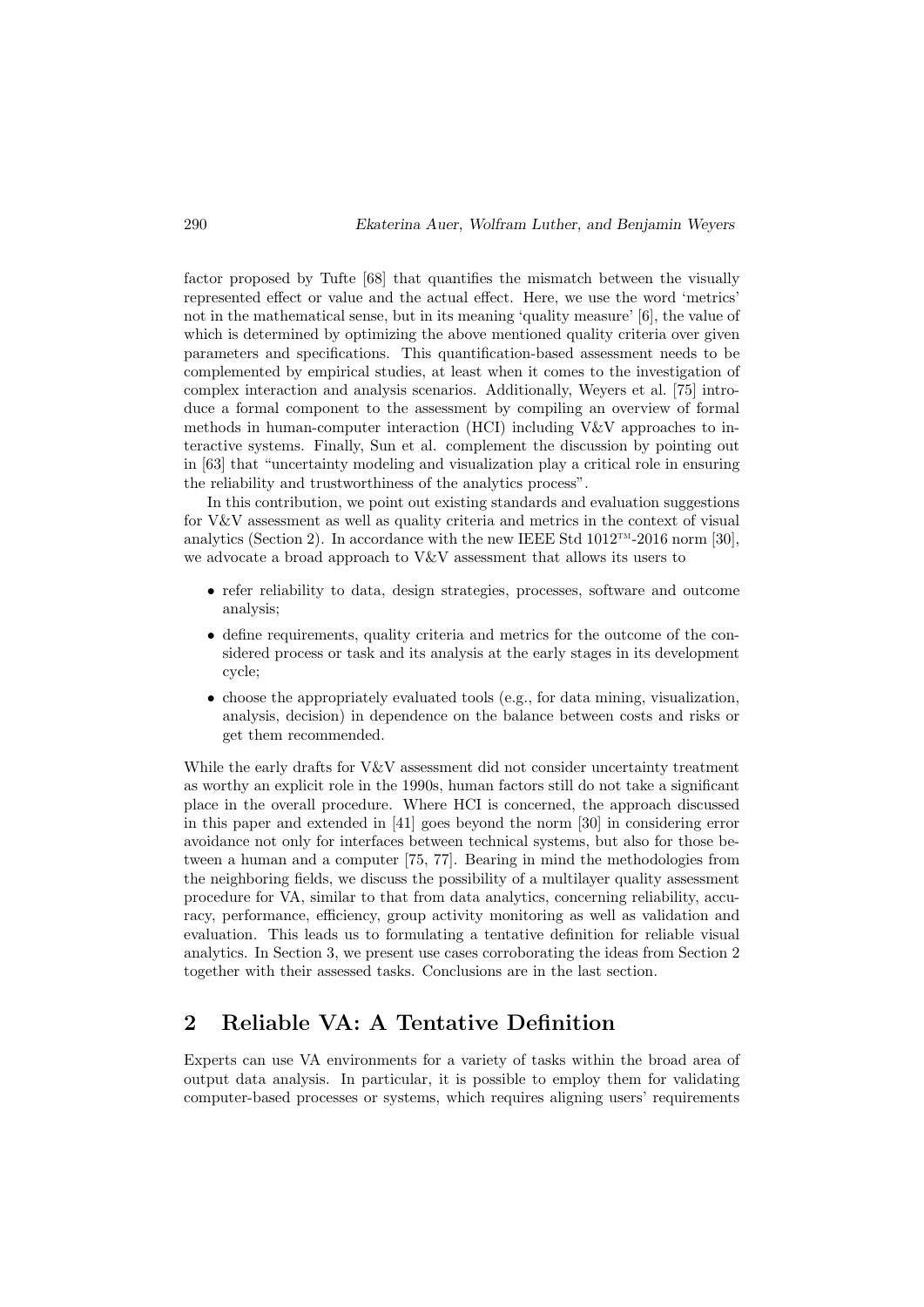with tool and problem domains. Additionally, questions need to be answered about whether the model is right and the program is built well for the intended use, that is, if it solves the problem properly and is correctly applied [9]. Regardless of the later application, it is necessary to evaluate VA environments w.r.t. various aspects in order to be sure that the visual analysis is correct. In this context, correctness can be defined by two major components: first, the technical correctness of the transfer of data into their visual representations and, second, the correctness of the mental understanding a user gathers about the data by using the VA tool. The technical correctness is a necessary condition for the correct mental understanding, which in turn is a necessary condition for a correct interpretation of the presented data. Ultimately, the interpretation leads to the user's decision and so defines the potential impact the VA tool might have on the user and the user's environment.

Between 2006 and 2014, the VAST challenge<sup>3</sup> prompted its participants to decide "upon the right metrics to use, and the appropriate implementation of those metrics including datasets and evaluators" [58]. Based on the results [59], we can now define guidelines and rules that are used inside VA environments to assess input and output data and (inter-)action logic of computer-based systems and processes, the subsequent result analysis, and the follow-up activities.

In this section, we point out the place of VA within the general modeling and simulation cycle in engineering [55] first. This material also outlines how to assess the modeling and simulation process systematically at each stage to arrive at reliable and trustworthy results, visual or otherwise. After that, we review the literature on the topic. Finally, we summarize this information to present a tentative definition of reliable VA along with the corresponding dimensions, criteria and metrics with a focus on interaction styles.

### 2.1 RVA Within the General Modeling and Simulation Cycle in Engineering

In Figure 1, our proposal for assessment of computer-based environments or processes from engineering is outlined. It includes the use of RVA tools which can themselves be evaluated according to the same principles (possibly excluding VA this time to avoid recursion). Detailed information on the definition of RVA and specific techniques for evaluation of VA environments are in Section 2.3.

The entries in the first column in Figure 1 show stages of the modeling and simulation cycle, which can be reiterated. We start by transforming the mental model for a given engineering process into a (formal) description using, for example, a modeling language. It is then translated into a computer program that simulates the process, implements the user's intention, and solves the specified task. We assume that the goal of the modeling phase is to develop a computer program corresponding as far as possible to the user's mental model. Finally, the outcome of the computer program can be analyzed and the whole process possibly repeated, for example, to improve/simplify the previous design or identify unknown parameters.

<sup>3</sup>http://www.cs.umd.edu/hcil/varepository/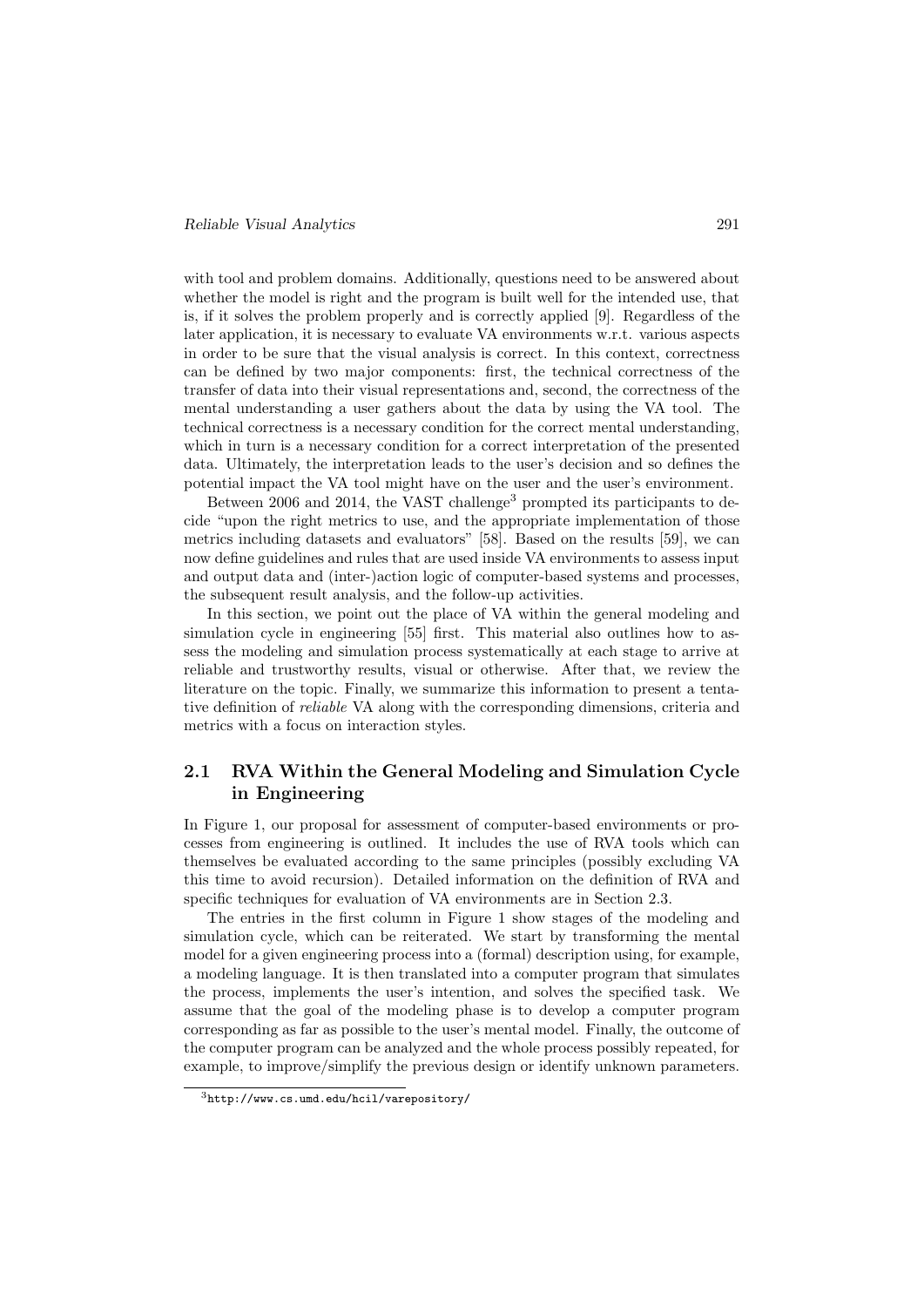

Figure 1: A scheme for a V&V approach to assess an environment from its modeling to its outcome analysis stage.

The loop on the outmost left also covers aspects of validation of physical models under uncertainty (as described, e.g., in [24]) and appropriate experiments design since 'outcome' in the figure can also mean validation results (a dimension of reliable computing) with the optional feature 'uncertainty' taken into account (cf. the text about Column 4 later on). An example of a visual aid for experiments design is a Gaussian process regression allowing one to perform sensitivity analysis on complex computational models using a limited number of model evaluations. The Gaussian process approximation error can be propagated to the sensitivity index estimates, in this way allowing us to visualize the main effect of a group of variables and the uncertainty of its estimate. The book [24] provides quite a few references to the software mapping the outcome of such uncertainty analysis and quantification tasks to an appropriate image space in contexts of simulation, design exploration, process-based sensitivity analysis and Bayesian model calibration along with imprecise probability. Further tools for uncertainty quantification having extensive visualization components are COSSAN<sup>4</sup>, UQLAB<sup>5</sup> or UQPY<sup>6</sup>. Such tools support various visual analysis techniques and inspection modes in the context

 $4$ www.irz.uni-hannover.de/en/research/software-projects/

 $5$ www.uqlab.com

<sup>6</sup>github.com/SURGroup/UQpy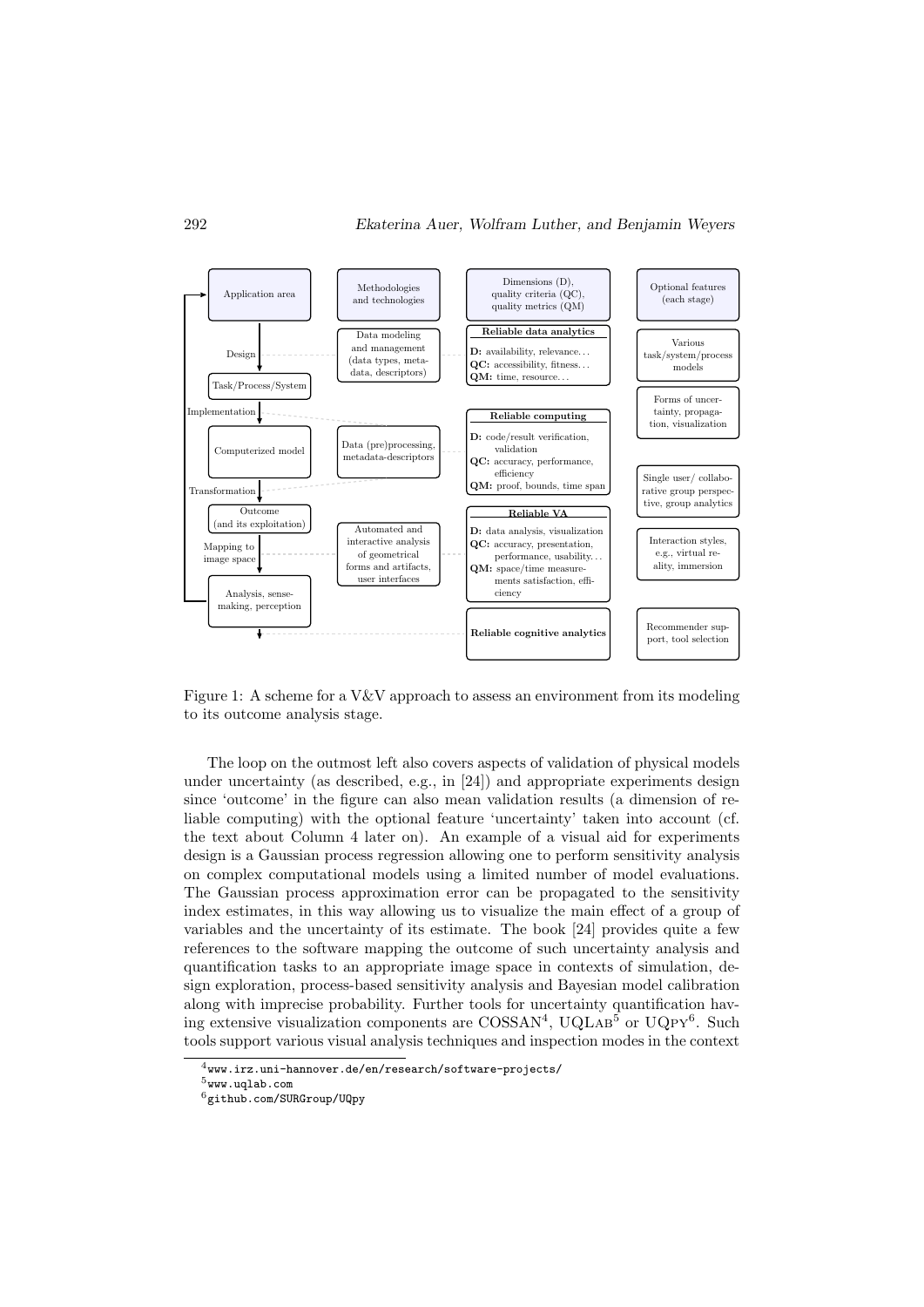#### Reliable Visual Analytics 293

of the highlighted quality criteria, such as accuracy, adequacy, efficiency, to detect relationships between the models, input variables, parameters and outcomes.

We use the term 'mental model' to denote "the image of the world around us, which we carry in our head", a definition attributed to Jay Wright Forrester [22]. Note that this 'image' encompasses not only static objects but also such aspects as our understanding of interrelations between objects, their actual and expected state and dynamics as well as their representations on various levels of abstraction. A formal model is (ideally) a theoretical representation of the user's mental model and, therefore, a description of a real world process, its functioning and effects as a virtual execution of a plan or fulfillment of a task. The term 'computer program' or 'computerized system' denotes (mental/formal) models implemented on a computer. The computer program transforms the input data to the output data to be interpreted and exploited automatically or by humans. The outcome analysis can be facilitated by preprocessing, reformatting, mapping and rendering content to visual items that will be scrutinized, perceived and manipulated using an appropriate interface.

In the second column, methodologies and technologies used for the corresponding transitions are listed. The focus is on raw data and data types, metadata and descriptors as well as the outcome analysis via appropriate visual interfaces.

The third column describes assessment options along with reliability dimensions, quality criteria and their metrics. These concern input and output data modeling, where reliable data analytics should be used, then the stage of data processing by the computerized model made reliable through code and numerical result verification, and finally the stage of system/process validation where reliable VA environments and technologies can be employed. Additionally, reliable cognitive analytics can be used to improve or check human decision-making.

Although we assign typical places for these options inside the general modeling and simulation cycle, they are not the only possibilities to employ a given technique inside the overall process. For example, reliable data analytics can be used for both input and output data, a peculiarity reflected in the Figure by the possibility to reiterate (the leftmost arrow). As regards the possibilities offered by RVA inside V&V assessment, we can think of meaningful employment at practically each step:

- 1. For input/output (big) data analysis
- 2. For validation of the outcome of the computer program (e.g., comparisons with experimental results)
- 3. For formal verification (e.g., visualization of the steps in the proof)
- 4. For result verification (e.g., comparisons with analytical solutions or benchmark results)
- 5. For code verification (e.g., visualizing execution paths or interconnections between blocks)
- 6. For improving the human grasp of uncertainty influence in an application
- 7. For software comparisons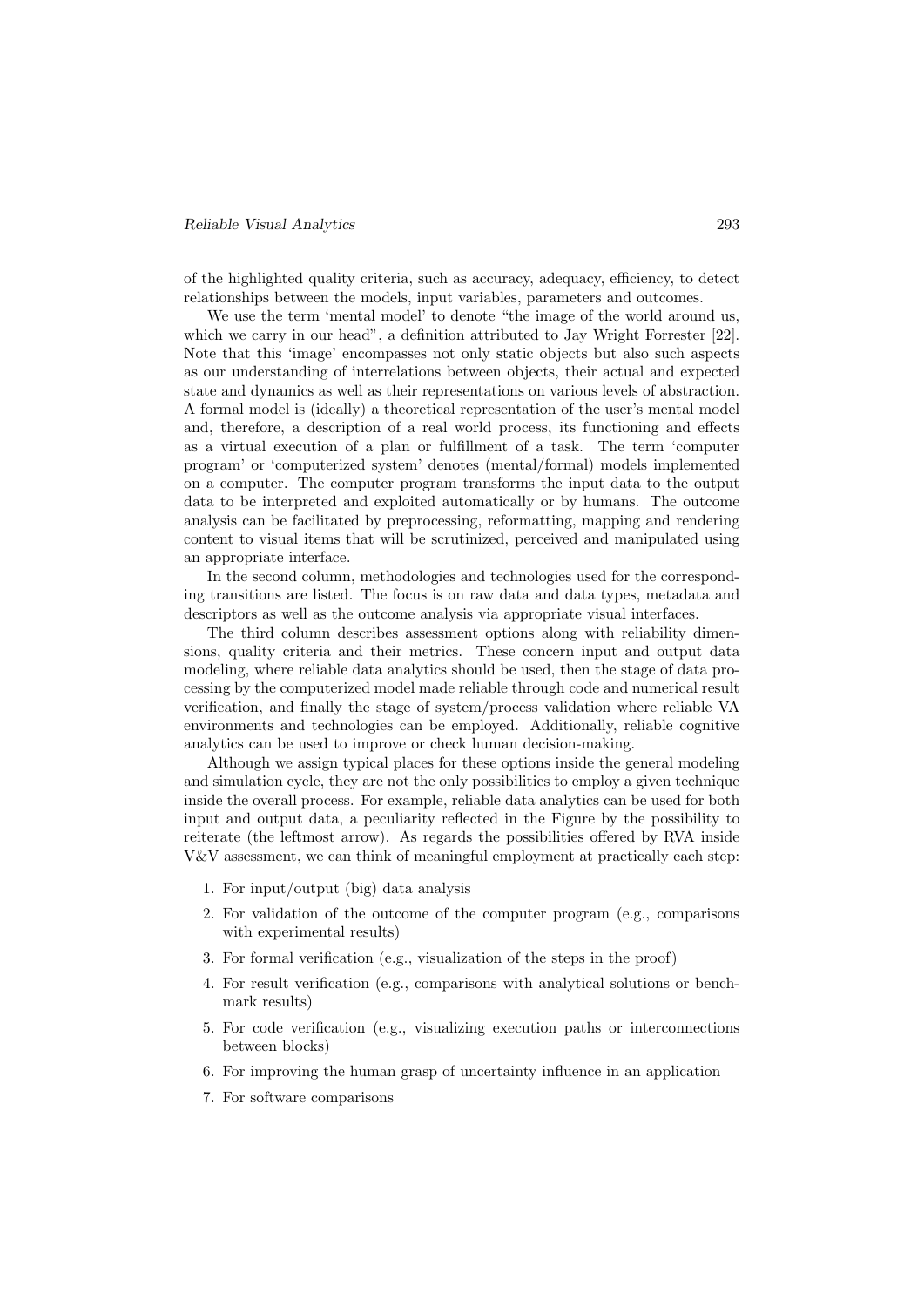#### 8. For justifying software recommendations

Note that this list just clarifies the employment possibilities. We do not always change the place of RVA in the overall cycle but rather the perspective on the kind of tool we apply this cycle to (e.g., input data preprocessing tools).

The fourth column in Figure 1 deals with meta-design principles and system design aspects. Those might or might not take into account such issues as uncertainty representation in data types, its propagation and visualization; group analytics; immersion with the help of virtual reality; or automated tool selection through suggestions by recommender systems. Nowadays, experts agree that awareness of underlying uncertainty is crucial for the whole design and modeling process to build trust and confidence in the outcome of a computerized system. We can deal with the aspects of its representation, propagation and visualization by using, for example, interval methods [43], as opposed to working with computer arithmetics based on crisp data types. Various task models, resources and interaction methodologies necessary to carry out systematic analyses also use collaboration possibilities (or group analytics) in an organized way so that multiple-user modes can be an integral part of the computerized model. Moreover, users can interact with the program via WIMP<sup>7</sup> or post-WIMP interfaces. WIMP interfaces utilize mouse and keyboard-based interaction on screens and are well suited for presenting and manipulating 2D content. Post-WIMP interfaces enable new interaction paradigms for navigation and manipulation using, for example, 3D virtual reality environments and visualizations. That is, users can navigate, select objects and manipulate items with the help of 3D devices such as elastic arms and virtual hands [14]. In this way, it is possible to move around items and detect interesting viewpoints or areas similarly to physical interaction. Finally, users can be supported while selecting tools or quality criteria by recommender platforms [5, 6].

Our focus is on assessment possibilities in column three. To assess a given computer program, geometric or statistic descriptors along with reliable analysis tools need to be selected. The mentioned tools implement algorithms from various fields, for example, data assimilation/mapping/mining, numerical analysis or statistics. Sensitivity analysis allows us to reduce data or problem dimensions and to map results and their artifacts such as uncertainties to visual spaces. Possible assessment dimensions characterizing data analytics are reliability, availability, usability, relevance, and presentation quality as proposed in [19]. For example, as relevant criteria for availability, the authors suggest accessibility and timeliness assessed with the help of such measures as existence of the access interface, data arrival on time, regularity of updates, and meeting time constraints for collecting data and preparing its processing. A discussion of further dimensions, quality criteria and metrics can be found in [19].

At the stage of implementation, dimensions characterizing reliability are code verification and numerical result verification of the computerized model. The term verification means that we need to ensure that the model is implemented correctly. That is, the major question to be answered by verification is whether "the pro-

<sup>7</sup>Windows, Icons, Menus, Pointer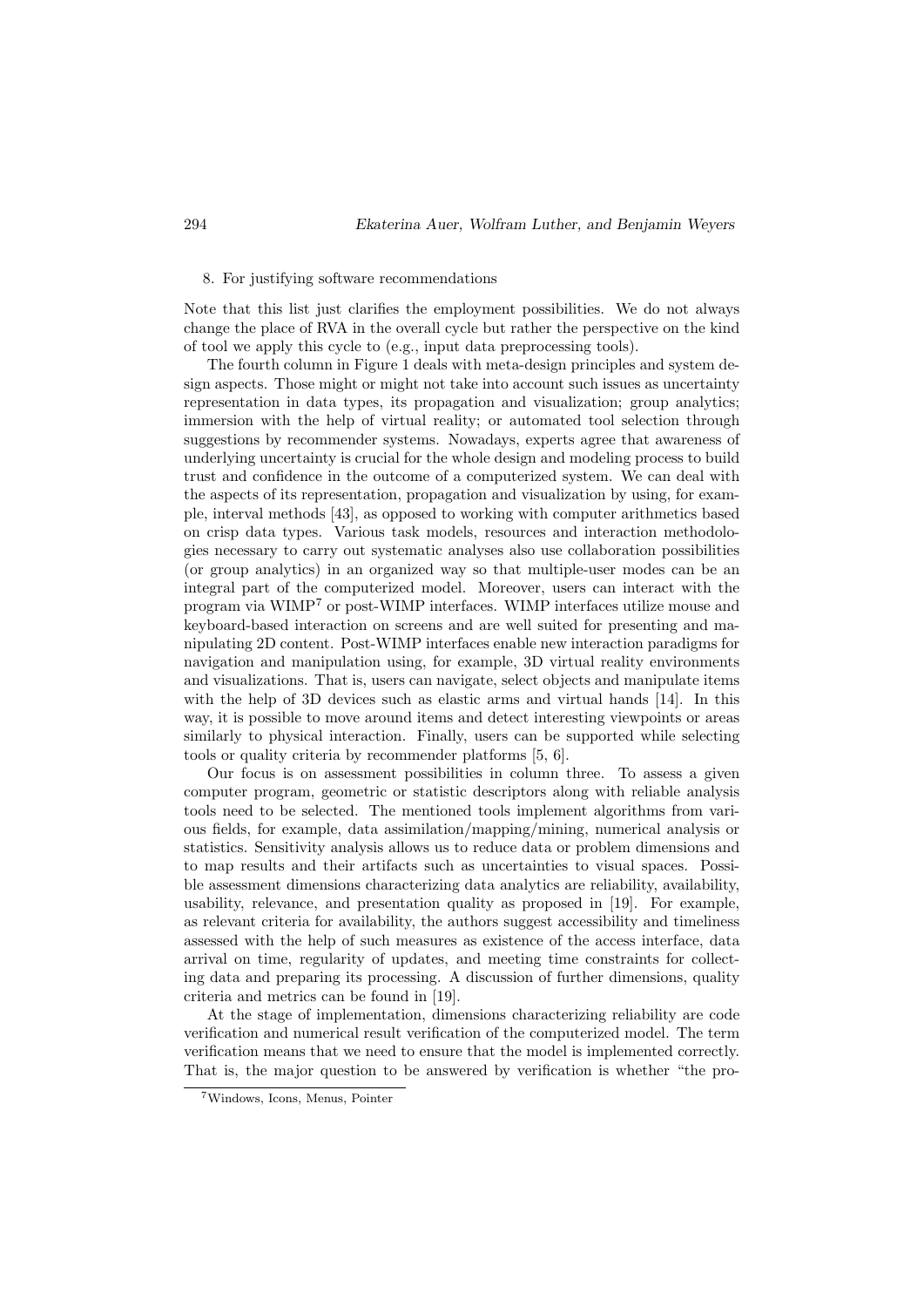gram is implemented right". The reliability of the output data produced using the computerized model can be characterized by validation. Validation addresses the purpose of computerized model and defines various requirements and metrics for comparing the outcome with experimental measurements, alternative simulations or other approaches [30]. That is, the major question to be answered by validation is whether "the right program is implemented".

Important quality criteria are accuracy, performance and efficiency. Accuracy means in this context that the data used or provided were correctly expressed by the chosen data types. To assess this criterion, we need ground truth, a reference or guaranteed bounds. Possible quality metrics encompass the use of computerbased proofs, analytic solutions, algorithms based on interval or other set-based arithmetics, computation of guaranteed error bounds, sensitivity analysis or simply consistent employment of a standardized finite precision arithmetic. Performance is a generic term for successful task completion and includes efficiency and effectiveness, where efficiency rates resource usage and effectiveness assesses the speed of task completion. It can be quantified using, for example, the time span needed to complete a certain task.

After the given data transformation by the computerized model is validated, that is, after users consider the outcome trustworthy, reliable VA environments can help to analyze it. However, if a VA environment is reliable, it can be also used on the previous stage of the cycle for validation. Relevant reliability dimensions and quality criteria serve to assess such tasks as the outcome analysis, knowledge discovery and management, decision making, and reporting. In this paper, we develop a tentative definition of RVA and formulate how to assess VA environments in Section 2.3. Note that, compared to the areas of reliable computing and reliable data analytics, the corresponding definitions and techniques for VA are just beginning to emerge and need systematization.

#### 2.2 Assessment of (VA) Environments: Literature Overview

VA methods are used more and more heavily nowadays to assess different aspects of computer-based processes (e.g., their outcome). Therefore, the need to ensure that VA environments are reliable becomes eminent. Here, uncertainty plays an important role, since failing to take it into account often leads to wrong interpretation of analysis results. With the goal to embed our definition of RVA into existing work, we concentrate on relevant aspects from the third and the fourth columns of Figure 1 and point out current research directions in this section. We discuss V&V norms, solutions and approaches in data processing, representation and manipulation with a focus on uncertainty management. Additionally, we highlight the existing work on VA assessment leading to a better understanding of how RVA can be defined.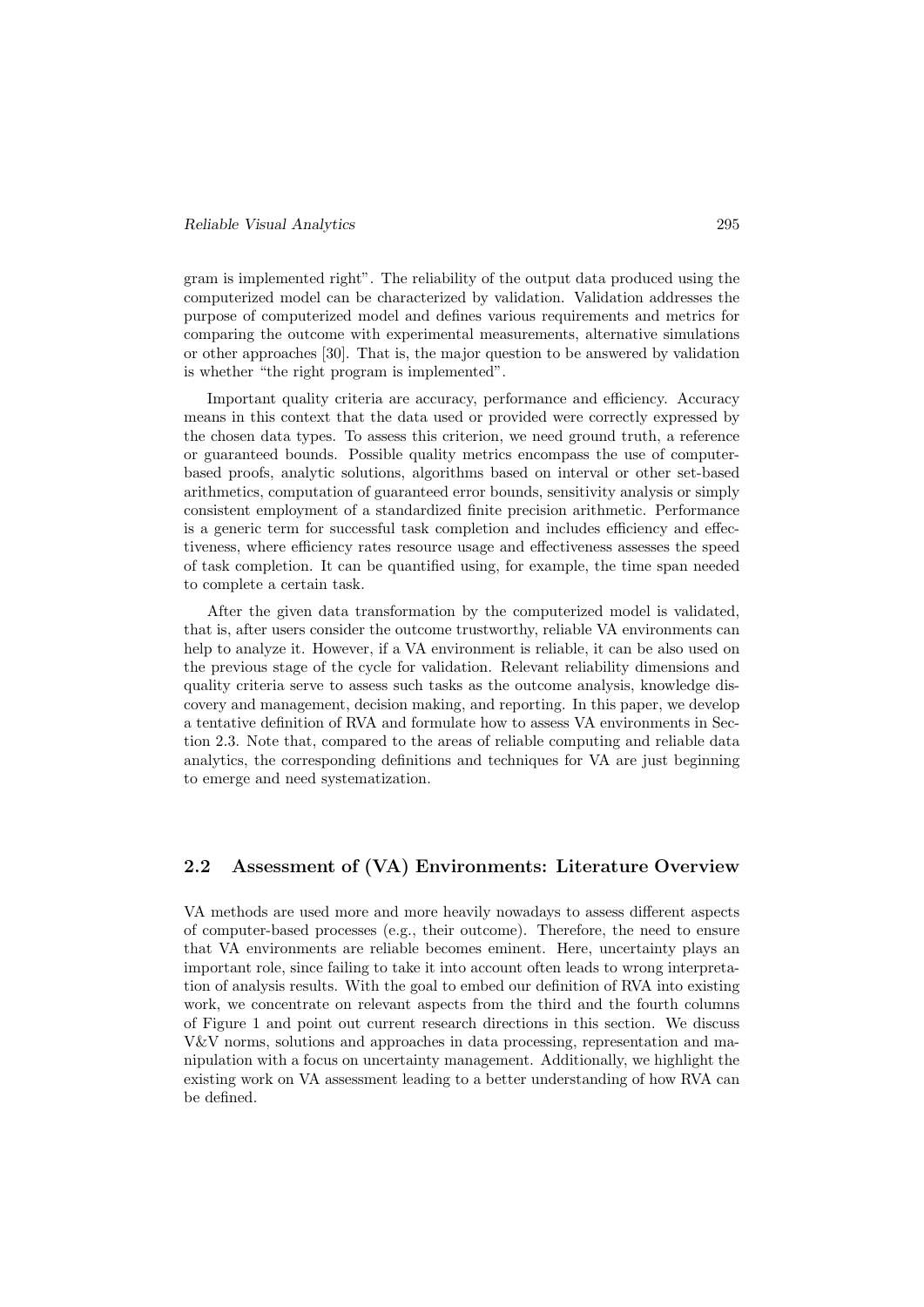#### 2.2.1 General V&V Assessment

First and foremost, the IEEE Standard for System, Software, and Hardware Verification and Validation (IEEE Std  $1012<sup>TM</sup>$ -2016) should be mentioned. It defines how to assess systems and tasks using quality criteria and metrics [30]. Additionally, reliability and trust in the outcome of a simulation or a VA program can be achieved using the numerical verification approach proposed by the first two authors in 2009 and extended in [3]. There, the degree of verification of a system or process from engineering is assessed with the help of a four-tier numerical verification and validation taxonomy in dependence on the use of standardized floating point or interval arithmetic data types, of sensitivity analysis and of uncertainty quantification (with verified or stochastic methods) or of algorithms with automatic result verification. The objective is to support users and developers of a numerical software project as early as during the stage of goal and process flow definition for it. This approach complements the already existing V&V methodologies by making use of result verification technologies. For dealing with uncertainty, important advances have been made in the recent years by combining verified (interval) methods with stochastic approaches [49, 79]. A comprehensive study on quality assessment for big data is in [19].

Meta-design principles that support system evaluation w.r.t. tasks, resources and methodologies are necessary to carry out systematic analyses and to choose collaboration assets in an organized way. This includes selecting, for example, domain specialists or users for testing the considered (VA) system. Moreover, group building strategies need to be chosen in a methodical way to support both analysts' interaction via appropriate interfaces and their cooperation for knowledge discovery. An example of using collaborative VA is given in [34]. Here, a complete VA system and a collaborative touch-table application are designed and evaluated for solving real-life tasks with two integrated components: a single-user desktop and an extended system suitable for a collaborative environment. As further characteristics, perceptual and cognitive issues should be assessed from the point of view of psychology to determine confidence, speed, and accuracy of judgments under uncertainty.

The next issue within a collaborative setting is to develop efficient data fusion strategies supporting high quality decision making  $[27]$ . The JDL/DFIG model<sup>8</sup> defines a six level approach for this purpose consisting of source preprocessing and subject assessment; object, situation, impact assessment; process refinement; and user (cognitive) refinement. The last level is necessary to overcome the HCI bottleneck in the information process fusion [51]. The important aspects are

- Cognitive aids that provide functions to aid and assist human understanding and exploitation of data
- Negative reasoning enhancement that helps to overcome the human tendency to seek for information which supports their hypothesis and ignore negative information

<sup>8</sup>developed in the 1980s by Joint Directors of Laboratories who formed Data Fusion and Information Group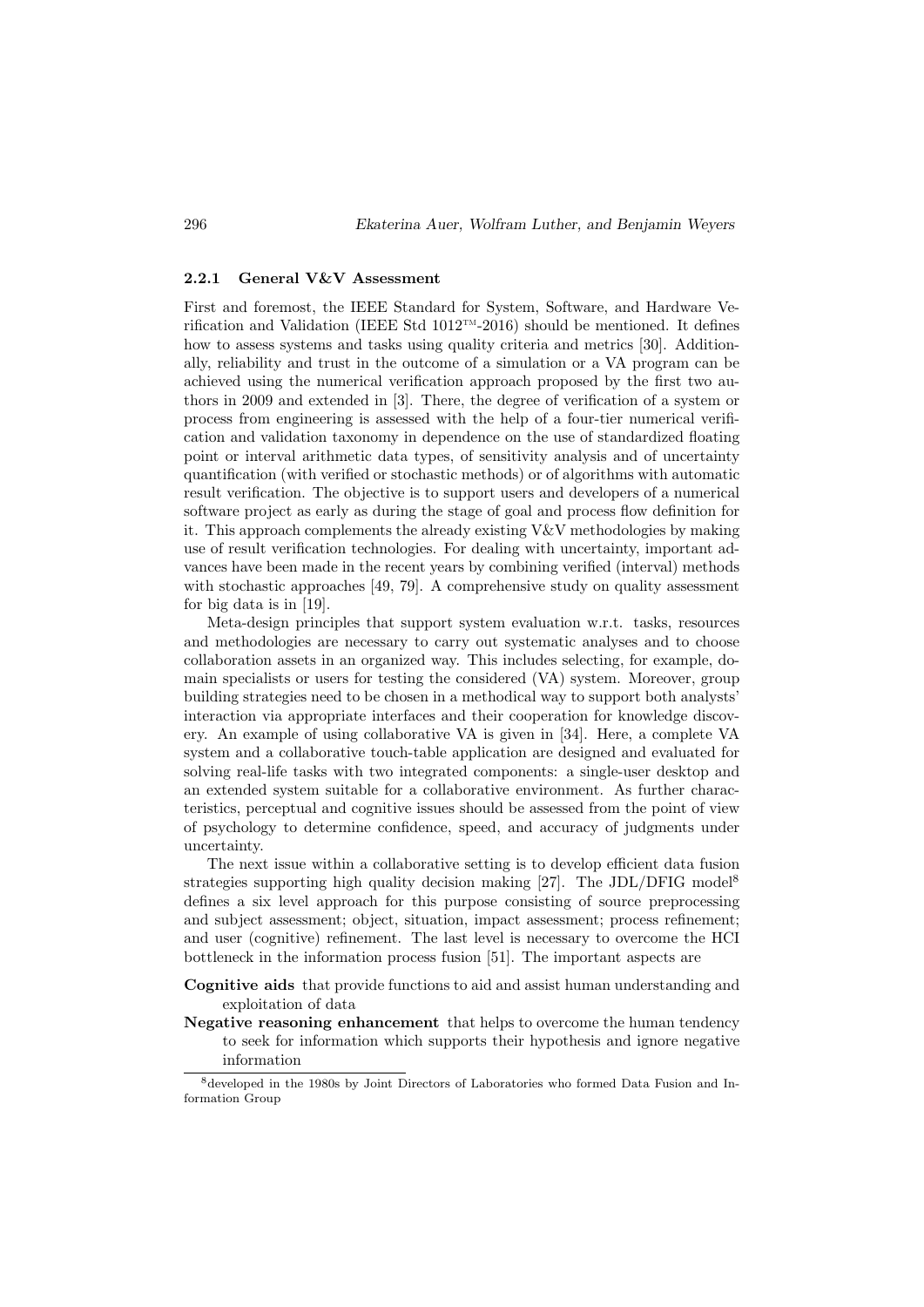- Uncertainty representation methods that are necessary to improve quantification, visualization and, with that, the understanding of uncertainty
- Time compression/expansion replay techniques that can assist in understanding of evolving tactical situations, on account of human capabilities to detect changes
- Focus/defocus of attention techniques that can assist in directing the attention of an analyst to different aspects of data
- Pattern morphing methods that can translate patterns of data into forms that are easier to interpret for a human

Information fusion strategies mentioned above need to be supplemented by evaluation of uncertainty visualization techniques for them. This is due to the fact that "huge quantities of (higher dimensional) data from several sources carrying various forms of uncertainty" need to be represented "on a two or three dimensional device" [51], which can only be done in a reliable way if this uncertainty is properly translated using generally accepted perceptual and cognitive principles.

Automated recommender platforms support users in selecting appropriate software frameworks, interfaces, and interaction styles. For reliable methods, several recommendation frameworks were developed in [3, 8, 41]. Visualization tools or techniques and metrics can be recommended depending on the data category [35] and requirements for the quality criteria.

#### 2.2.2 Visualizing Uncertainty

Information about uncertainty has been found to play a crucial role for establishing trust in results of a computer simulation or in the analytics process as such [63]. To understand and capture the impact of uncertainty with the help of a VA environment, eight guidelines are formulated in [53]. However, they can be applied more broadly for any application in engineering:

- Quantify uncertainties in each component (or in each process step, respectively)
- Propagate and aggregate uncertainties
- Visualize (or make known otherwise) uncertainty information
- Enable interactive uncertainty exploration
- Make the (VA) systems functions accessible
- Support the analyst in uncertainty aware sense-making
- Analyze human behavior in order to derive hints on problems and biases
- Enable analysts to track and review their analysis

Taxonomies for visualizing uncertainty were published, for example, in [11, 47, 38]. Uncertainties in perception and cognition are addressed in [18, 11, 42, 65]. In particular, a typology is developed for geospatially referenced data in [65] that is considered to be general enough to be applied to reasoning under uncertainty (a claim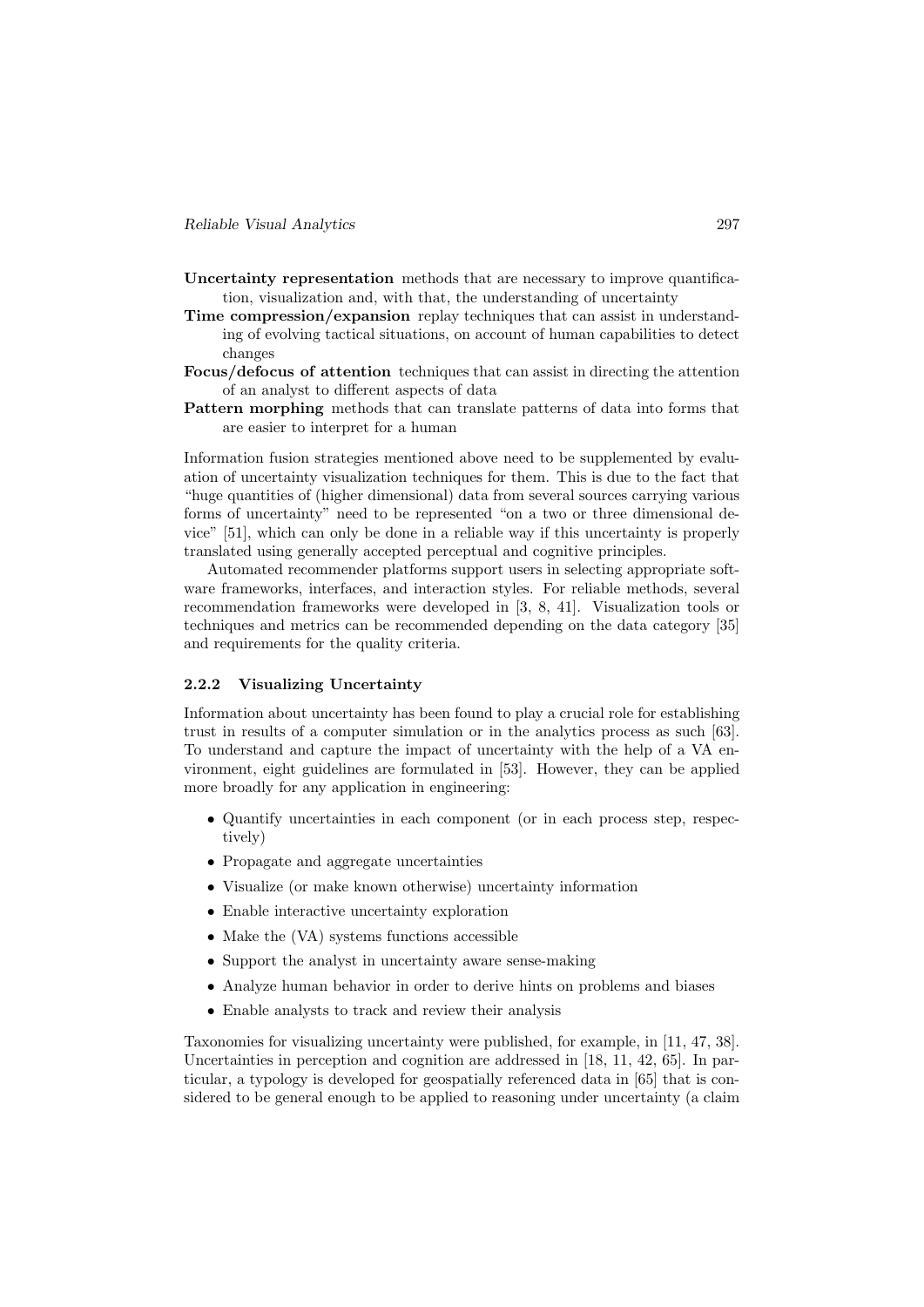which still needs to be substantiated by further studies). According to this typology, uncertainty visualization can express additional information about: accuracy/error (difference between observation and reality); precision (exactness of measurement); completeness (extent to which information is comprehensive); consistency (extent to which information components agree); lineage (conduit through which information passed); currency/timing (temporal gaps from information collection); credibility (assessment of information source); subjectivity (amount of judgment included); and interrelatedness (source independence). Similarly, MacEachren et al. [42] define the following seven goals for uncertainty visualization:

- 1. Understanding the components of uncertainty and their relationships to domains, users, and information needs
- 2. Understanding how knowledge of information uncertainty influences information analysis, decision making, and decision outcomes
- 3. Understanding how (or whether) uncertainty visualization aids exploratory analysis
- 4. Developing methods for capturing and encoding analysts' or decision makers' uncertainty
- 5. Developing representation methods for depicting multiple kinds of uncertainty
- 6. Developing methods and tools for interacting with uncertainty depictions
- 7. Assessing the usability and utility of uncertainty capture, representation, and interaction methods and tools.

Actual application of such general rules, especially for the case of probabilistic representation of uncertainty, is illustrated, for example, in [26, 28, 46] or in the overview papers [15, 47]. In addition to that, if mixed interval-probabilistic techniques are used to represent uncertainty, tools and theories described in, for example, [21, 48] can be used for visualization. In particular, the use of Demspter-Shafer or p-box theories described therein allows one to work with and visualize uncertain distributions by defining belief and plausibility functions (or lower and upper bounds on probability). A further example is given in [49] and described in more detail in Section 3: Dempster-Shafer theory is employed here for uncertain localization. In this context, the joint probability density function usually needs to be simplified by using either independence assumptions or dependency models to avoid multivariate, often parametric distributions (such as Gaussian or Weibull). By using the Dempster-Shafer theory, a (multivariate) probability density function can be replaced by a joint basic probability assignment with similar simplification possibilities (decomposition into marginal distributions) and easier visualization.

An important aspect to deal with while visualizing outcomes of systems with uncertain parameters is specifying how the constraints of the theory we treat the uncertainty with influence these outcomes. For example, if the uncertain parameters are represented by intervals and propagated through an engineering system using methods with result verification, the ranges for the simulation outputs are usually more conservative than the real ones would be (the so-called "outer enclosure",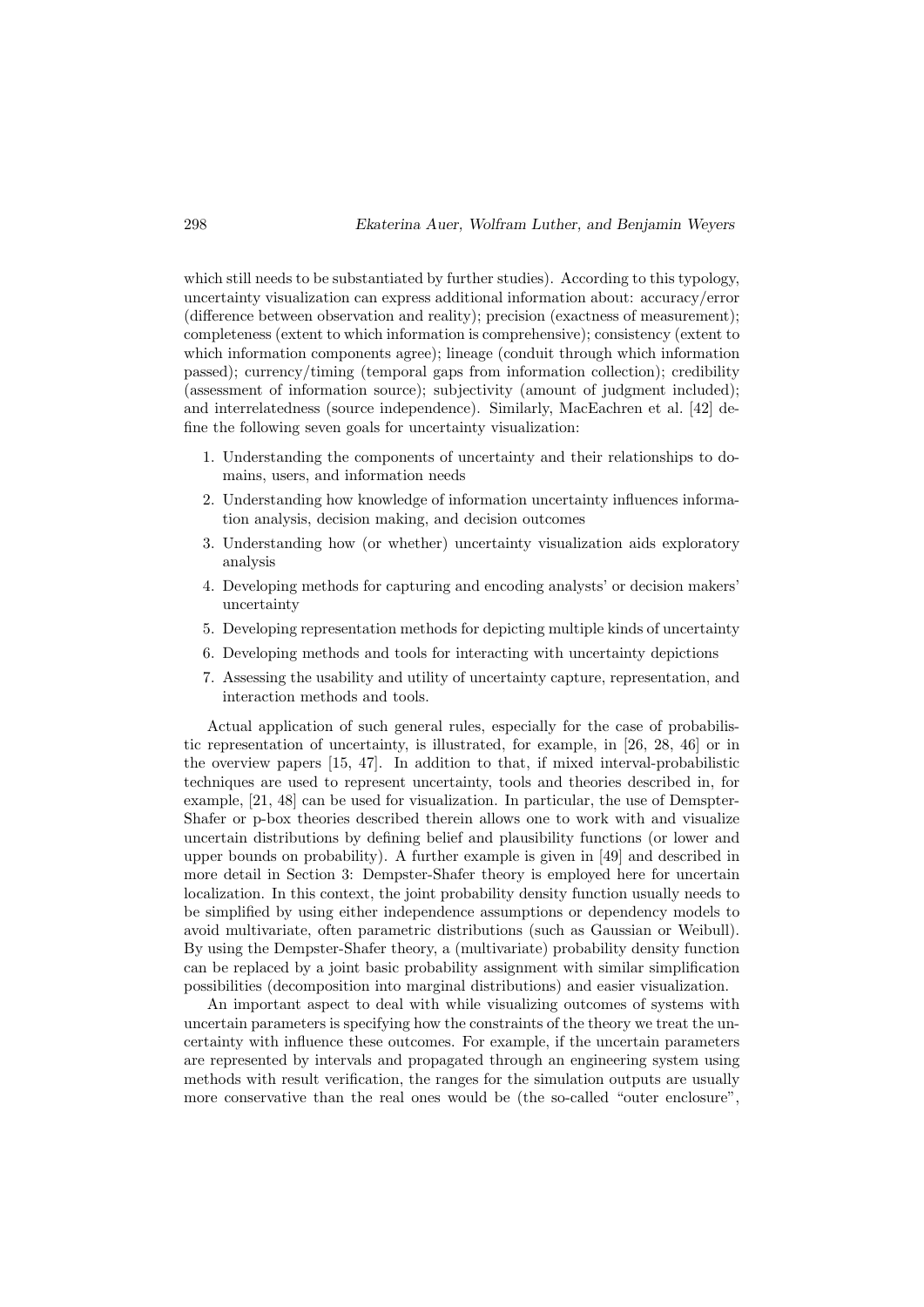mathematically proven to contain the exact result). This can lead to ambiguities negatively influencing the overall analysis so that users need to be alerted to the possibility. For methods with result verification, this can be dealt with by providing "inner enclosures" along with the outer ones [2, 25]. Roughly speaking, outer enclosures are supersets of the set's true image by a function (or an operator), whereas inner ones are subsets of this image. Another example where these considerations play an important role is reliable object discovery and classification in safety-critical systems, which is one of the key challenges in artificial "vision" applications (e.g., autonomous driving). Here, application of Bayesian neural networks (a combination of Bayesian inference methods and neural networks), recently proposed by several authors [39, 67], can lead to a clear separation of the influences of different categories of uncertainty. The VA aspects of these theories are a topic for the ongoing research [36].

#### 2.2.3 Assessing VA Environments

Although the general  $V&V$  techniques described in 2.1 and 2.2.1 can (and should) be used for assessing VA environments, there are several aspects specific to visualization that need a separate mention, first and foremost evaluation of graphical design. As early as in the 1970s, Bertin [7] provides general guidelines and rules for graphical representations. Zuk et al. [80, 81] discuss basic graphical design principles. Tufte [69] formulates principles for graphical excellence: clarity, precision, and efficiency. Ware [71] focuses on preattentive processing and Gestalt laws (e.g., proximity or connectedness). In the following, we summarize additionally the literature on classical VA evaluation along with formalizations and heuristics for metrics and quality criteria. At the end of the section, we touch upon works concerned with scenario-based evaluation.

The assessment goals, dimensions, criteria and relevant guidelines, rules and measures to assess a VA tool's system model and its application context are discussed in [20, 23, 57, 58, 59]. A taxonomy of tasks presented there helps to structure important steps in outcome analysis, group building, interaction and collaboration for knowledge discovery and management, aggregation of expert judgments and group decisions. It encompasses the following aspects: data quality assessment, uncertainty management and tool quality assessment (cf. Figure 1), which lacks giving attention to human factors assessment. Besides, general guidelines, rules, heuristics and recommendations are formulated there for assessing the mapping<sup>9</sup> and visual presentation of data under uncertainty.In [6], the authors address quality metric formalization (based on the data categories established in the information visualization<sup>10</sup>) and requirements for quality criteria.

Evaluation of VA environments is often based on heuristics. For example, Zuk et al. [80, 81] deal with the selection of perceptual and cognitive heuristics by considering

<sup>9</sup>data objects to visual objects or data to geometrical descriptors

 $10$ multi- and high-dimensional, relational, sequential, geospatial and text data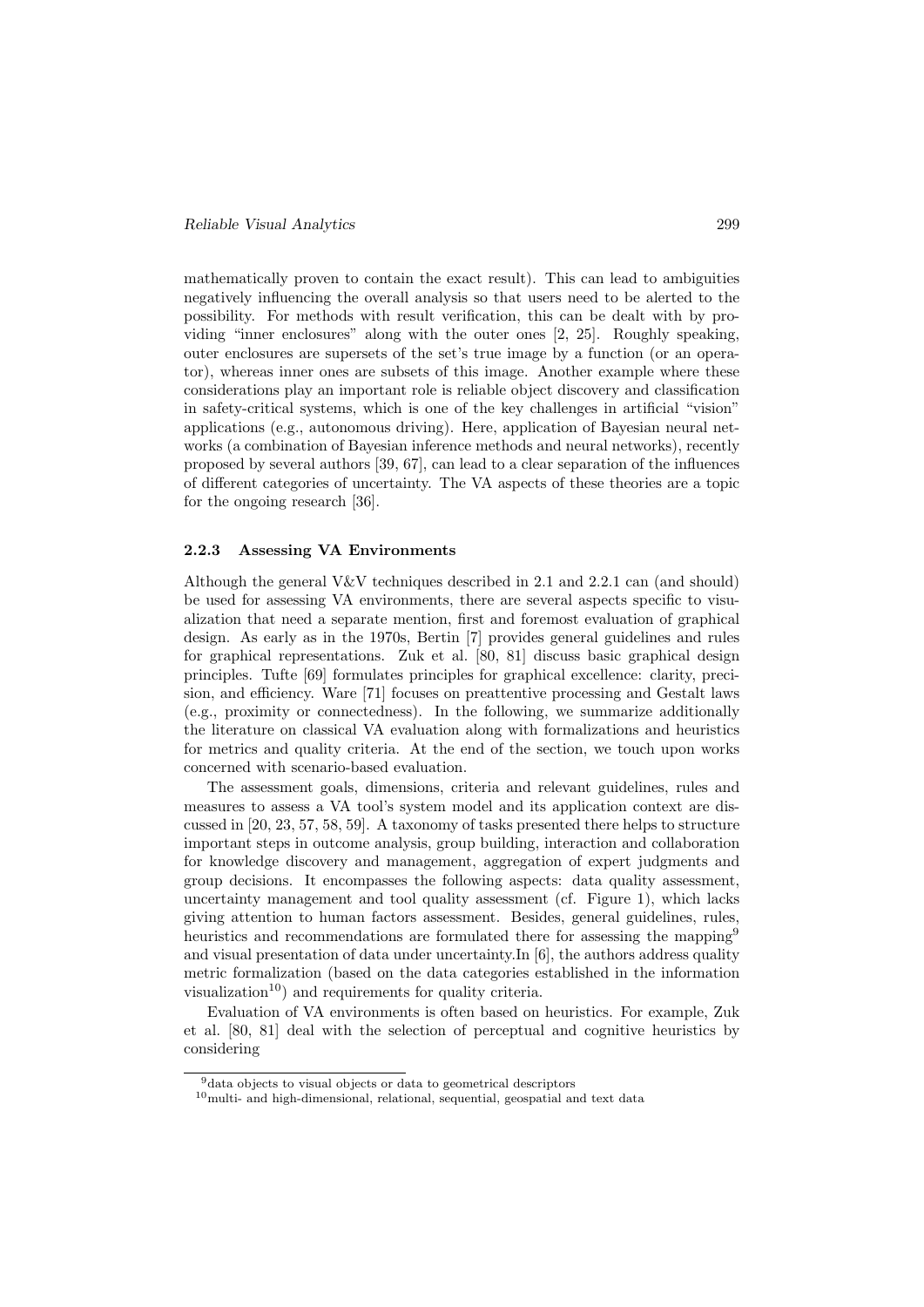- Shneiderman's information seeking mantra: Overview first Zoom and filter Details on demand – Relate – Extract history [60]
- Amar and Stasko's knowledge and task-based framework: Expose uncertainty Concretize relationships – Determine domain parameters – Give multivariate explanation – Formulate cause and effect – Confirm hypotheses [62]

Recent assessment approaches come from the area of scenario-based VAST evaluation. Important task work and evaluation goals are addressed with such subgoals as, for example, task allocation and completion, accuracy, and efficiency. Usefulness, efficiency, and intuitiveness are important characteristics of known or innovative metrics which help to assess such aspects as analytical reasoning, visualization methodologies, interaction and collaboration within a formalized sense-making and result reporting process [45]. Lam et al. [31] describe a scenario-based approach to evaluation in information visualization. Seven scenarios evaluating visual data analysis and reasoning tools, environments and work practices, communication through visualization, collaborative data analysis, user performance, user experience, performance and quality of visualization algorithms are derived through an extensive review of over 800 visualization publications. These scenarios distinguish various study goals and types of research questions and are illustrated through example studies. However, numerical reliability, uncertainty issues and input/output data quality standards are not addressed.

#### 2.3 RVA Definition

In the previous sections, we pointed out, on the one hand, the role of VA in the overall modeling and simulation cycle and general techniques for V&V assessment of computer programs. On the other hand, we indicated assessment possibilities for VA environments shown in recent literature. In this section, we first apply V&V analysis to VA and summarize how to evaluate VA environments to arrive at a tentative RVA definition. Then we outline the possibilities offered by RVA inside the general V&V assessment procedure.

Reliable visual analysis requires a complete evaluation of all components that are to be used inside the  $V&V$  assessment process of a software system and its outcome. The first step in this direction is to understand what the term RVA means. Our tentative definition is as follows.

**Definition 2.** Reliable VA is formed by a set of reliability dimensions, quality criteria and useful, efficient, and intuitive metrics for which reliability is ascertained (or which are already evaluated, for example, using techniques described in Sections 2.2.1,2.2.3).

The purpose of RVA is to assess not only visualization (cf. Section 2.2.3) but also analytic processes, interaction (cf. Section 2.4), collaboration, sense-making, and result reporting taking place in a given VAST environment. RVA rates the formal strength of the computer-based process or system model descriptions from this environment as an implementation of a mental model/user plans w.r.t. the quality criteria of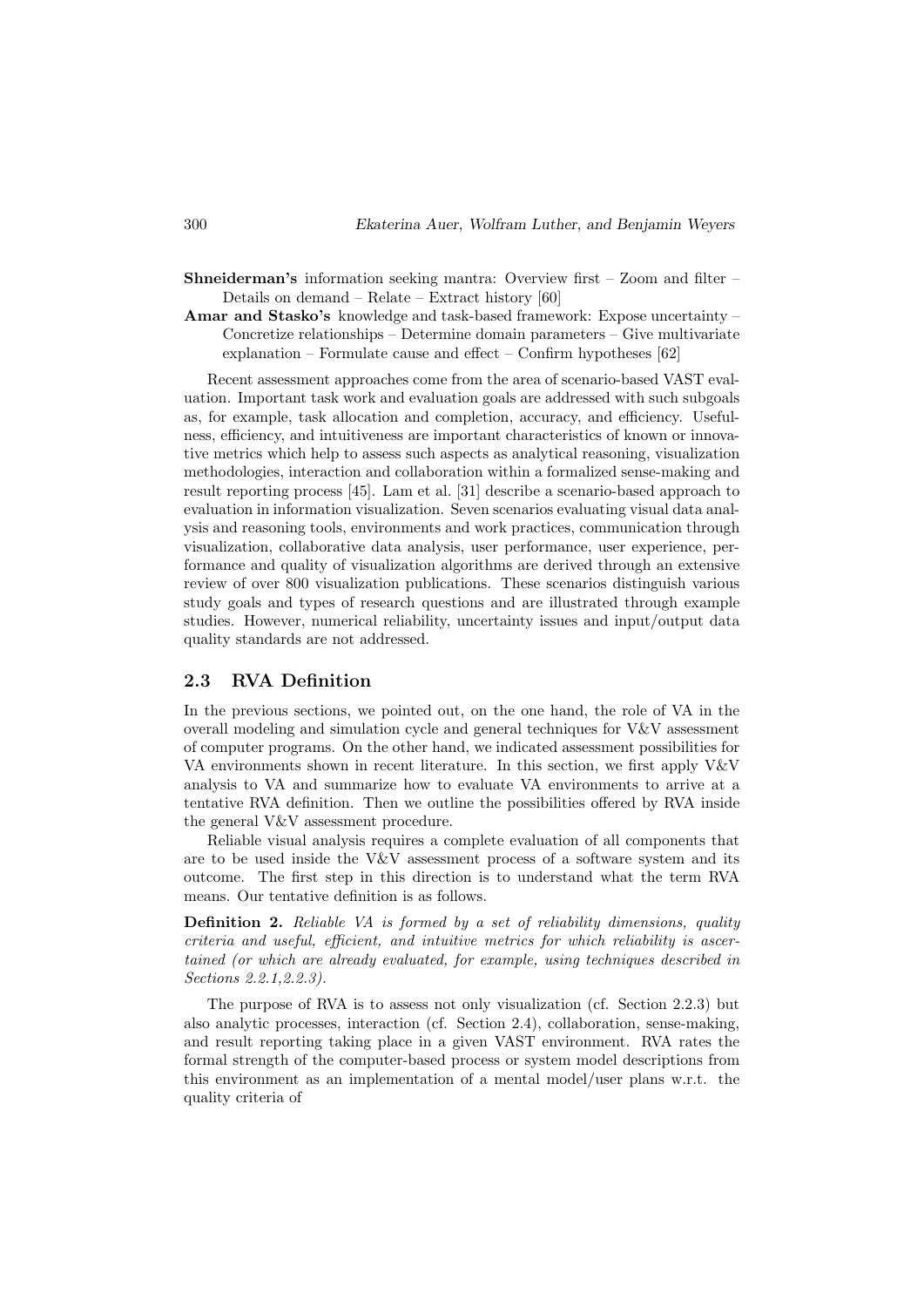accuracy: fidelity of mapping, consistency, integrity, grasp of uncertainty;

usability: presentation quality, navigation/interaction, readability, recommendation, security, privacy, confidence;

adequacy: correct resources used for correct purposes;

efficiency, performance and intuitiveness of the environment, analytical process, interaction, presentation.

Meeting the quality criteria is assessed using requirements, rules, standards, laws and ethical regulations based on metrics, benchmarks or equivalent solutions taking into account the specified user tasks, for example, interaction with visual items, outcome analysis, sense-making/data fusion, knowledge creation, reporting. Moreover, human factors and subjective preferences need to be addressed in addition to such objective characteristics as accuracy, efficiency and fidelity. Group building, interaction and collaboration are further important assessment issues. More details on interaction and collaboration styles aiding RVA are in Section 2.4.

In this context, accuracy means that the output data are correctly represented using the chosen visual objects. Its sub-criterion fidelity can be assessed based on (semi-)formal object descriptions and a methodological framework. It measures realism or degree of similarity. Mapped objects must preserve properties; descriptors should be equally perceived and rated. Consistency rates the logical relationship between correlated terms and items. Additionally, consistency confirms that such a logical relationship actually exists. The next component, integrity, evaluates the appearance of an item and depends on the context. For example, the item should correspond to formal description and fulfill predefined standards. A further requirement can be that the descriptors are not modified during mapping and visual depiction or rendering. Finally, the *grasp of uncertainty* requires that data types deal with uncertain values and algorithms quantify and propagate uncertainty. To assess this aspect, a generally approved notation and taxonomy for uncertain data visualization are necessary. They should also reflect the degree up to which the interface supports interactive exploration and decision making under uncertainty.

The next criterion is *usability*, which rates user satisfaction and, in particular, HCI's efficiency and effectiveness. For the aspect of visualization, it is crucial to assess the presentation quality. This assessment is based on guidelines for data visualization taking into account display format, color, contrast, position, size, style, labels. Further metrics relying on time and memorability can be introduced. With these formalisms as a starting point, dedicated recommender components can be developed to choose the best visualization technique for a given task [6].

Adequacy is a meta criterion assessing, for a specific aspect of VAST, its suitability for a given purpose and its use of resources to fulfill the requirements. The requirements should be appropriately chosen (e.g., error limits or computation times should be realistic, access to results of comparable processes fast, the visual space for ensemble data configurable [59]). The quality criteria of efficiency, performance and intuitiveness concentrate on describing how fast or effortless the intended tasks can be carried out.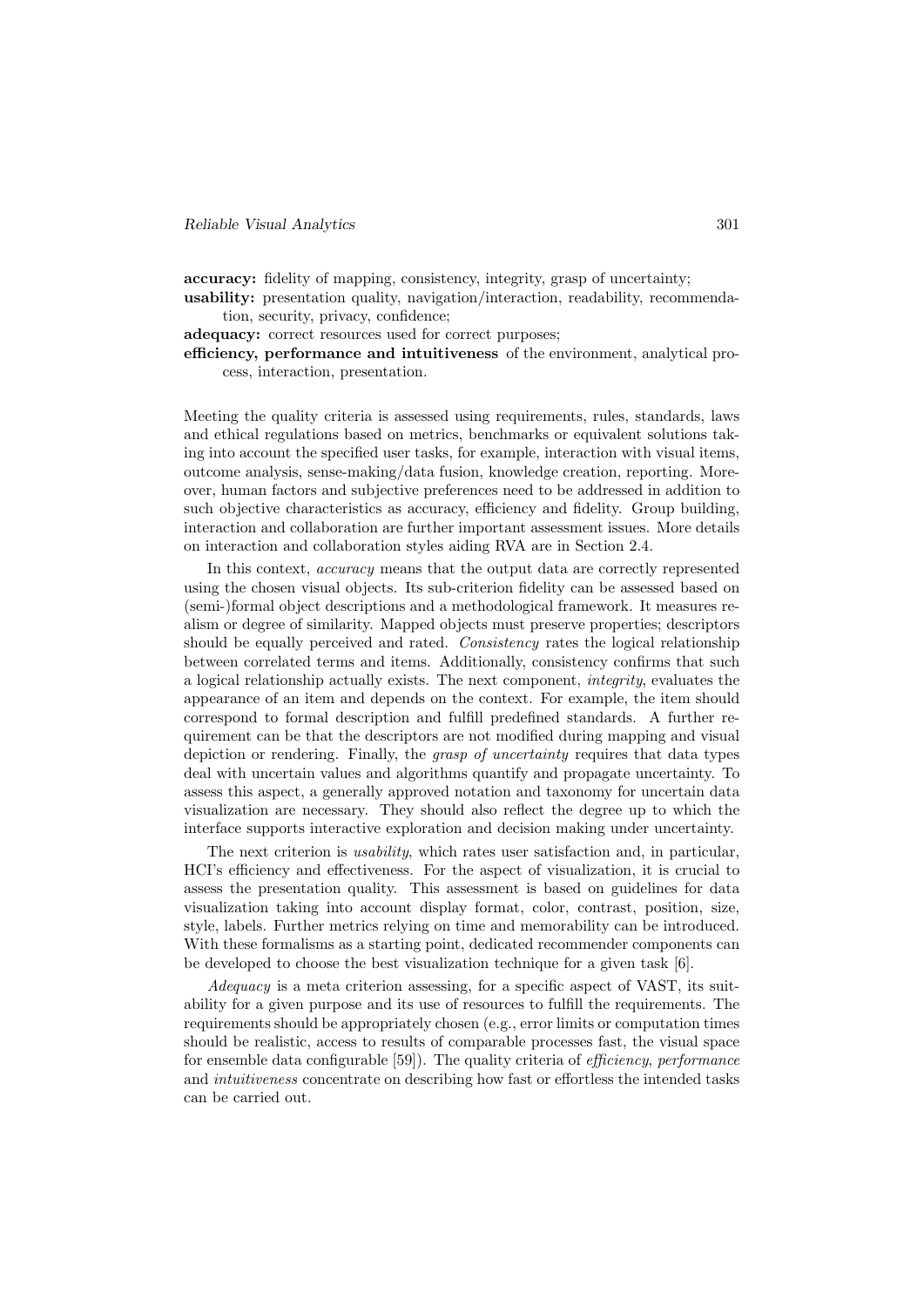#### 2.4 Interaction Styles Aiding VA

An integral part of VA is the possibility to work with the visualization interactively, for example, by executing various operations to manipulate visualization parameters, the data preprocessing or both. Reliable interaction is aided by such concepts as the already mentioned Shneiderman Mantra [60] or other approaches such as multiple-coordinated views [52]. The general support for interactivity in VA is provided by the user interface (UI), based either on classic WIMP or nonstandard interaction methodologies (e.g., virtual reality). Designing user interfaces, formal modeling, simulation and re-configuration can be realized using the UIEditor tool [75].

User interfaces for VA environments have to consider the user, the task and the overarching goals (and context) in which the interaction takes place [75]. The data analysis task, that is, the VA workflow applied to a visually represented data set, specifies the exploration space. Here, the exploration space characterizes the set of all possible changes in a given visualization that can be initiated by the user. Thus, the potential exploration space relates directly to operations available to the user via the user interface [72]. The set of interrelations between the available operations can be denoted as interaction logic.

Obviously, UI development benefits from the analysis of the task and the process addressed by it. In accordance with the criteria mentioned in the previous section, the quality of UIs for VAST can be assessed using the criteria of AC (accuracy, the potential for error prevention offered by VA UI), AD (adequacy, the level of suitability of the UI for the given analysis question), and EF (efficiency, UI performance for solving the given analysis question) [73, 74].

These quality criteria can be fulfilled by a VA tool to a high degree if, first, its user interface and interaction logic are modeled with the help of formal descriptions and methods. This mainly addresses AC by allowing for formal validation of user interface against formally described tasks, requirements, and specifications. Second, empirical measures can be applied similarly to studies of usability and user experience (addressing AD and EF by user involvement). For this, user studies have to be designed carefully as discussed, for example, in [70].

There are many publications in which formal modeling methods are demonstrated to support AC in the development of interactive tools. In [75], a broad variety of formal methods is presented for modeling interactive systems and, specifically, user interfaces. For instance, Weyers [72] presents a visual modeling language that enables (interactive) description of interaction logic and algorithmic transformation into Petri-net based and executable representation of a user interface. Bowen et al. [13] use Z-based specifications to describe interaction processes, which offers formal verification capabilities and helps to identify erroneous implementations, as the authors demonstrate in the context of safety critical scenarios. Another example is the use of a Petri-net based modeling approach proposed by Navarre et al. [44] addressing user interfaces and interaction in airplane cockpits. They strongly focus on verifying interaction processes for controlling an airplane.

AD and EF of a VA user interface can be evaluated empirically by conducting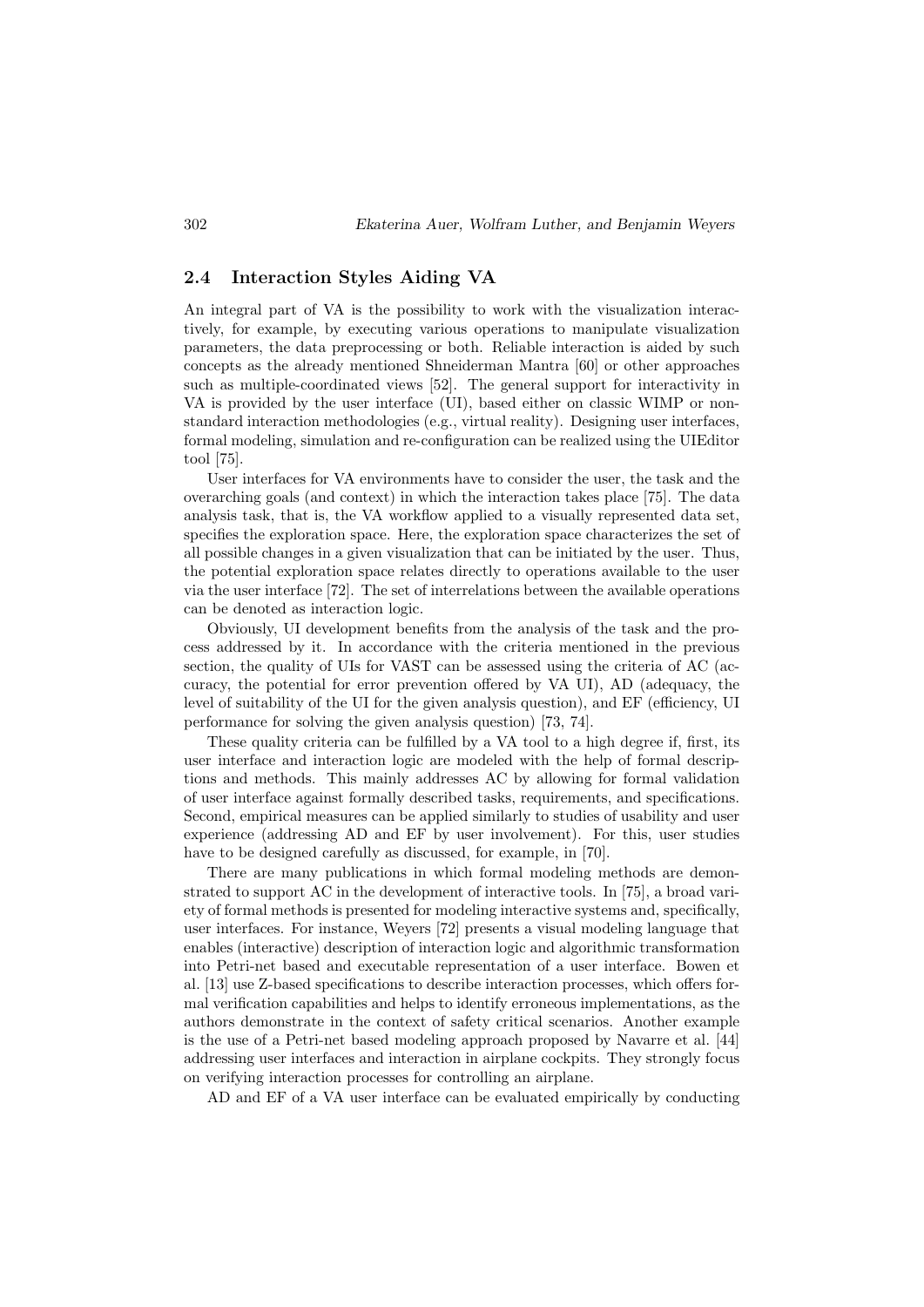user studies for quantifying various types of measures [73]. There are measures for usability (e.g., SUS [16]) and for user experience (e.g., UEQ [40]) based on questionnaires. Additionally, qualitative methods can be applied. For example, users can give feedback in *semi-structured interviews* about how well a VA tool can be employed for a certain task after trying it out for some time. Think-aloud protocols [32] allow users to phrase their thoughts about the application during its use. Similarly to this approach, *cognitive walkthroughs* [50] foster design decisions for development of VA environments. During a cognitive walkthrough users are asked to imagine the employment of a tool for solving a specific task and then to describe this verbally.

# 3 V&V Assessment – Various Examples

In this section, we discuss how (reliable) VA can be used in such varied areas as engineering, data analysis, teaching, and co-curation in virtual museums. Several software packages, initially developed at the chair of computer graphics and scientific computing at the University of Duisburg-Essen and now hosted by the owners, are summarized in Table 1. The focus of this summary is on the assessment options and features from in Columns 3 and 4 of Figure 1. It can be seen from the table that the majority of the considered tools implement VA options (which are at least partially assessed), reliable computing, uncertainty quantification, and adaptable interaction styles. Refer to the given literature for details about each of the features from the table.

First, we describe applications in which three of the relevant aspects/features are addressed. ViACOBi is an extensively evaluated interactive teaching and learning system for computer graphics. It accurately and efficiently implements geometric object rendering algorithms and visualizes them in a variety of user-driven ways. In particular, the reliability is ascertained in the following way. The implementation deals with class KAF of correctly computed functions defined on image matrices (with *n*-tuple values of  $k$  digit binary or base  $b$  numbers). Class KAA of the correctly implemented algorithms computes functions in KAF. KAA are numerical algorithms with result verification and accurate rendering (e.g., the Bresenham algorithm for a line with the integer start/endpoints or a circle with the integer midpoint and the square of the radius). Although uncertainty, group analytics and recommendations are not addressed explicitly, the program is highly interactive, that is, the interface and visualization can be adapted by the users. The next application in this group is given in [12]. It deals with a Petri-net based implementation of a procedural process model (a control room of KSG/GfS Essen Kupferdreh) featuring automatic HCI supervision. The author considers a part of a dynamic overall process of a nuclear power plant and the necessary interaction between the operator and the system by using formal situation operator models. The created process simulation runs in parallel with the operating process in a guided experiment hosted by the industrial partner and can be validated since operating errors are recorded and classified. A further example that features code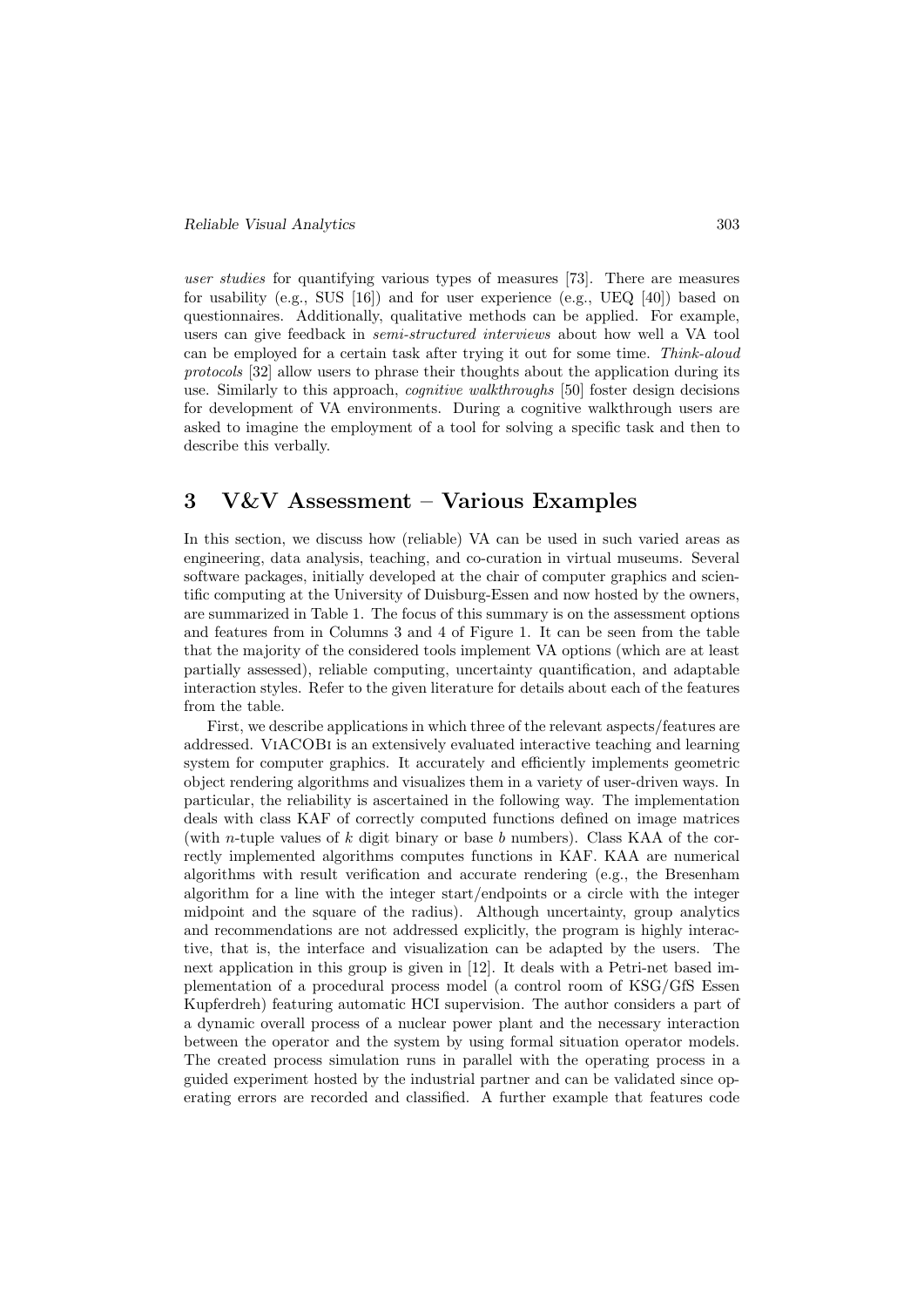Table 1: Overview of the use cases. AArea stands for the intended application area of the tool, the third column reflects the use of assessment options (reliable) data analytics (RDA), (reliable) computing (RC), (reliable) visual analysis (RVA), and the forth column shows whether the optional features uncertainty (U), group analytics (GA), interactivity (I, e.g., with VR) and recommender (R) are considered

| Tool                             | A Area                   | RDA/RC/RVA     | U/GA/I/R                   |
|----------------------------------|--------------------------|----------------|----------------------------|
| VIACOBI <sup>[33]</sup>          | interactive              | $-/+/+$        | $-/-/+/-$                  |
|                                  | learning                 |                |                            |
| $[12]$                           | automatic HCI            | $-/+/+$        | $-/-/+/-$                  |
|                                  | supervision              |                |                            |
| OLSIM <sup>[17]</sup>            | $\operatorname{traffic}$ | $+/+/-$        | $+/-/-/-$                  |
|                                  | simulation               |                |                            |
| UNIVERMEC <sup>[37]</sup>        | geometric                | $+/+/+$        | $+/-/-/-$                  |
|                                  | computations             |                |                            |
| PROREOP[4]                       | biomechanics             | $+/+/+$        | $+/-/-/-$                  |
| VERICOMP <sup>[5]</sup>          | software                 | $+\frac{1}{x}$ | $+\frac{1}{-}-\frac{1}{+}$ |
|                                  | comparison               |                |                            |
| HoR [76]                         | risk                     | $-/-/++$       | $+/+/+/+$                  |
|                                  | communication            |                |                            |
| [49]                             | GIS                      | $+/+/+$        | $+/-/+/$                   |
| $\overline{\text{SILENOS}}$ [66] | steel inclusions         | $+/-/+$        | $+/+/+/-$                  |
| VIMEDEAS <sup>[54]</sup>         | virtual                  | $+/+/+$        | $+/-/-/+/+$                |
|                                  | museums/labs             |                |                            |

verification and model validation is a microscopic traffic modeling and simulation system from [17]. Additionally, a mechanism for analyzing uncertainty in the given data is developed there.

The next three applications address four of the aspects given in Columns 3 and 4 of Figure 1. For example, UniVerMeC is an integrated framework for verified geometric computations. Users can specify an application problem in a standardized V&V environment. This allows them to use different verified solution techniques, to enter object data, solution quality requirements and links to algorithms, and to visualize results with the help of formalized interfaces. They can develop metrics for efficiency comparison of the employed algorithms, calculate performance parameters as well as connect various existing or newly developed tools within the framework to significantly simplify problem solving. The next application from the table is described in [4], where a number of techniques aiding femur prosthesis surgery are presented. They allow for data grabbing or reliable modeling and visualization with superquadrics. A complete classical V&V assessment of the process has been carried out. The last tool from this group, VERICOMP, is devised within an academic setting, but can also be of use for industry. It is a web-based platform for comparing verified initial value problem solvers for systems of ordinary differential equations. For users to be able to decide at a glance what solver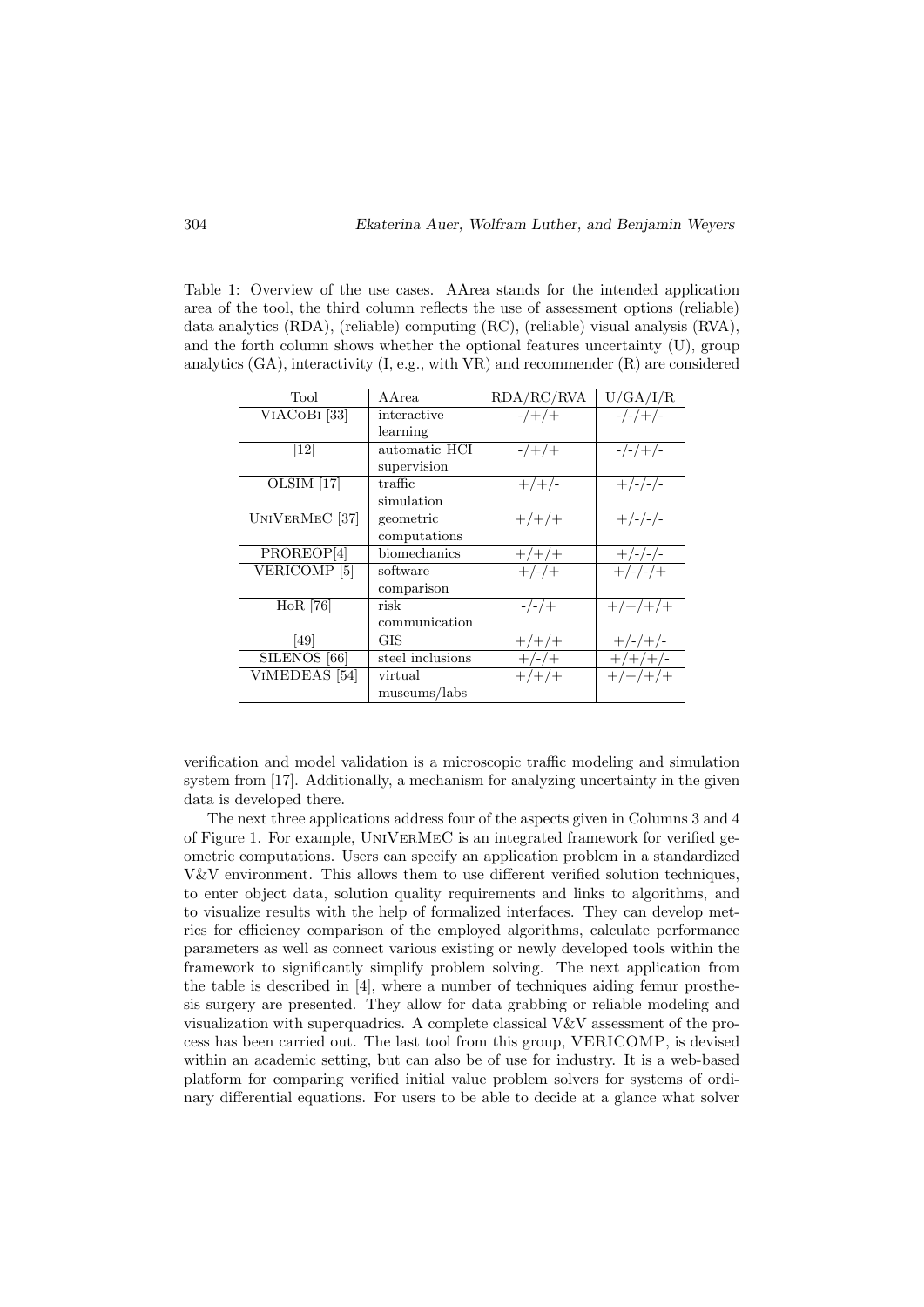#### Reliable Visual Analytics 305

is the best for a given problem or to compare the general performance of different solvers for a certain class of problems, VERICOMP uses a number of visual aids such as work-precision diagrams (WPDs). WPDs help users to assess the accuracy of the verified solution provided by a particular solver (that is, its ability to provide tight bounds), its performance and its sensitivity to different characteristics (e.g., problem parameters, certain option settings, etc.). Although WPD construction itself is accurate, further work is necessary to assess the adequacy, usability and intuitiveness of this data representation. Additionally, VERICOMP provides a formalism for recommending a verified tool for the specific user's task, the process which also has yet to be assessed.

Five of the features from Table 1 are addressed in the conceptual HOUSE OF Risk (HoR) [76] which is devoted to the reliable communication of individual threats, thematically classified and placed in an indoor or outdoor context by using reliable visual representations of this data. The presented information is meant to inform experts but also the broader audience, which supports the optional feature of group analytics. HoR will address public threats and macrocatastrophes such as volcanic eruptions. Being inspired by virtual museums, HoR can be facilitated by VR technology, which also includes the (visual) representation of uncertainty. In general, HoR can be used either to visually evaluate, for example, evacuation plans, or to communicate these plans to the public. Additionally, a suggestion about potential areas of risks or information relevant for evacuation plans can be generated using a scientific recommender. In this project, key aspects of RVA and all of the optional features are addressed.

A further application addressing five of the features is from the area of reliable geographic information systems (GIS). It takes into account uncertainty during traffic localization and network planning. In [49], the authors present a verified model of uncertainty in GPS-based location systems based on the Dempster-Shafer theory with two-dimensional and interval-valued basic probability assignments. Applications that use GPS location information often neglect the fact that GPS signals are subject to uncertainty originating from such physical factors as weather conditions that influence the transmission. The authors propose visual representations and rendering methods to allow the user to investigate the induced uncertainty and assess its impact on the precision of the location. The main benefit this approach offers for GIS applications is a workflow concept using Dempster-Shafer models that are embedded into an ontology-based semantic querying mechanism accompanied by 3D visualization techniques. A 3D visualization of the position and direction uncertainty reflects the three-dimensional nature of the underlying data completely, in contrast to such 2D forms as ellipses, triangles, interval curves or tubes in the current literature [47]. To achieve this, the 2D position data is shown jointly with its mass assignment along the third axis. The developed visualization component is capable of generating layered presentations of single measurements as well as Dempster-Shafer results, for example, textured height maps or 3D box plots using EBNF based input and the Web3D visualization frameworks X3D and X3Dom [49]. Reliable computing and visualization requirements including interactive means of querying uncertain GIS models are employed throughout the workflow of this tool.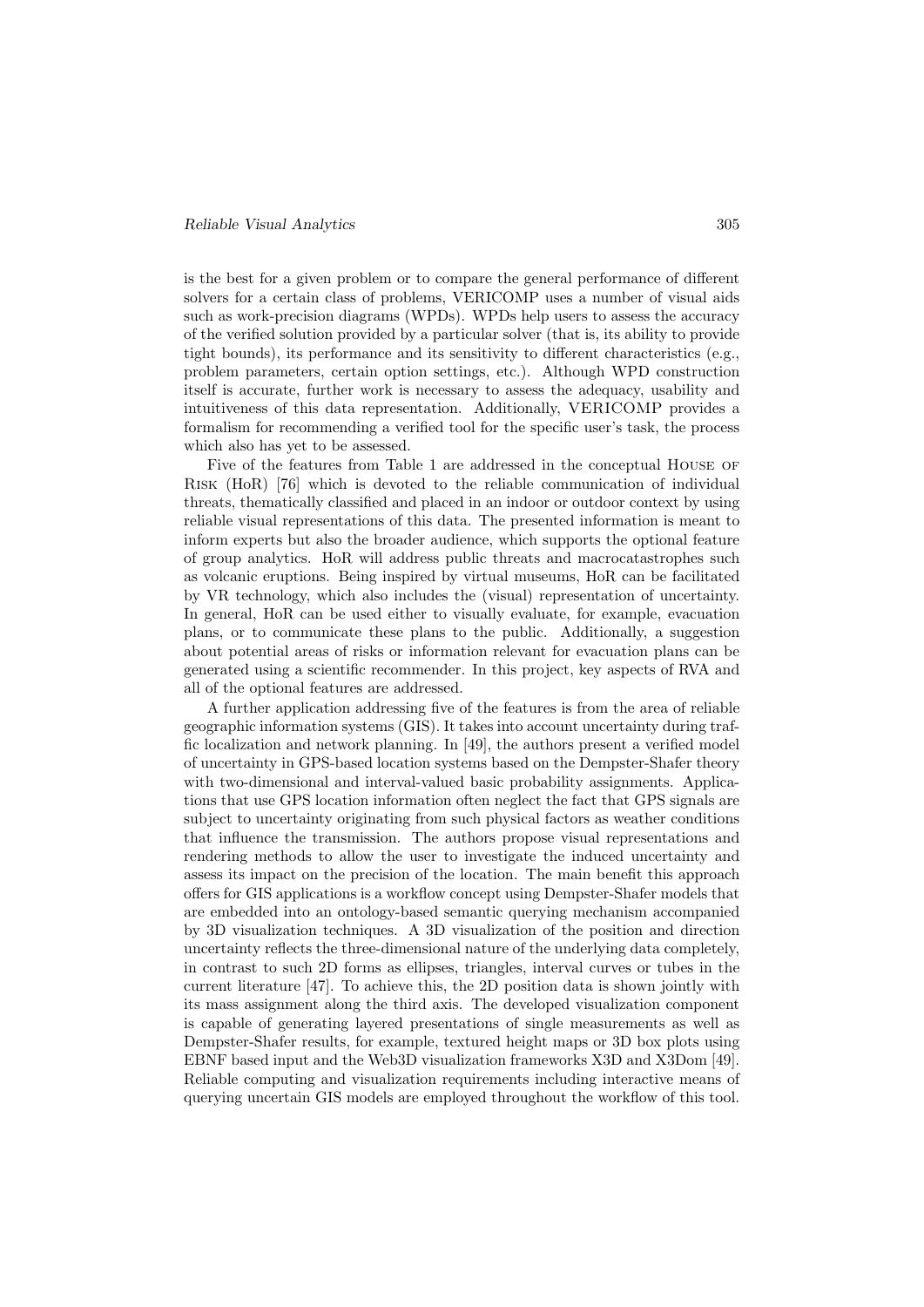SILENOS deserves a separate mention since this practical application from the area of steel production analyzes (big) data collected about non-metallic inclusions and other defects in steel samples. It features image processing, a particle detecting and analysis system as well as an inclusion processing framework viewer IPF 2.0 [66]. It takes into account process parameters such as intentional settings or measurements taken during monitoring of various steel grades and their metadata; defect parameters, descriptors and volume data for each defect; isoperimetric shape factors such as volume, surface area, mean curvature; sample parameters such as milling machine slices of the steel surface; and statistical descriptors of the defects such as the sample cleanliness. It performs 3D reconstruction of cracks, non-metallic inclusions or pores and a trend/sensitivity analysis answering the question of how the defect data (positions, sizes, types, number) change depending on process parameters. This tool was assessed w.r.t. effectiveness, user satisfaction, learnability ( $\sim$  ensemble analysis); adoption rate, usability, reliability, trustability ( $\sim$  task work); utility, scalability, learnability of the visualization engine ( $\sim$  repeated multiple views); as well as w.r.t. performance, optimal visualization parameters, and accuracy of the incremental approximation.

Finally, the multipurpose system ViMEDEAS addresses all features mentioned in Table 1. It enables dynamic generation and publication of arbitrary room designs and generates virtual museum (VM) environments according to given parameters and metadata designs specified in the VM modeling language ViMCOX. It was used to implement a virtual version of the Leopold Fleischhacker Museum (LFM) within a four-year crowdsourcing project [8]. A virtual version of LFM consists primarily of annotated photographs and reconstructed tombstones. It hosts about 200 pictorial exhibits and their 3D assets in 13 rooms and a virtual cemetery area. Visitors can work with four versions of the LFM, each of which proposes a specific way to navigate through the exposition areas and various degrees of interaction. A knowledge and rule-based evaluation was carried out to deal with software stability in accordance with either the ISO/IEC 9126 or the ISO/IEC/IEEE 29119 norm, with failure-free system operation over a specified time, with stress tests for fluent navigation and display, and with the confirmation of complete and correct realization of the curator's content specifications.

## 4 Conclusions

In this contribution, we aimed at widening the focus of the scientific computations community to a broad human-centered system modeling approach and validation design. Bearing in mind the methodologies from the neighboring fields, we discussed possibilities to define a multilayer quality assessment procedure (similar to that from data analytics) concerning reliability, accuracy, performance, efficiency, group activity monitoring as well as validation and evaluation. This included various interaction/collaboration methodologies and mixed reality platforms where scientists of different disciplines could interact with each other, with data and with information.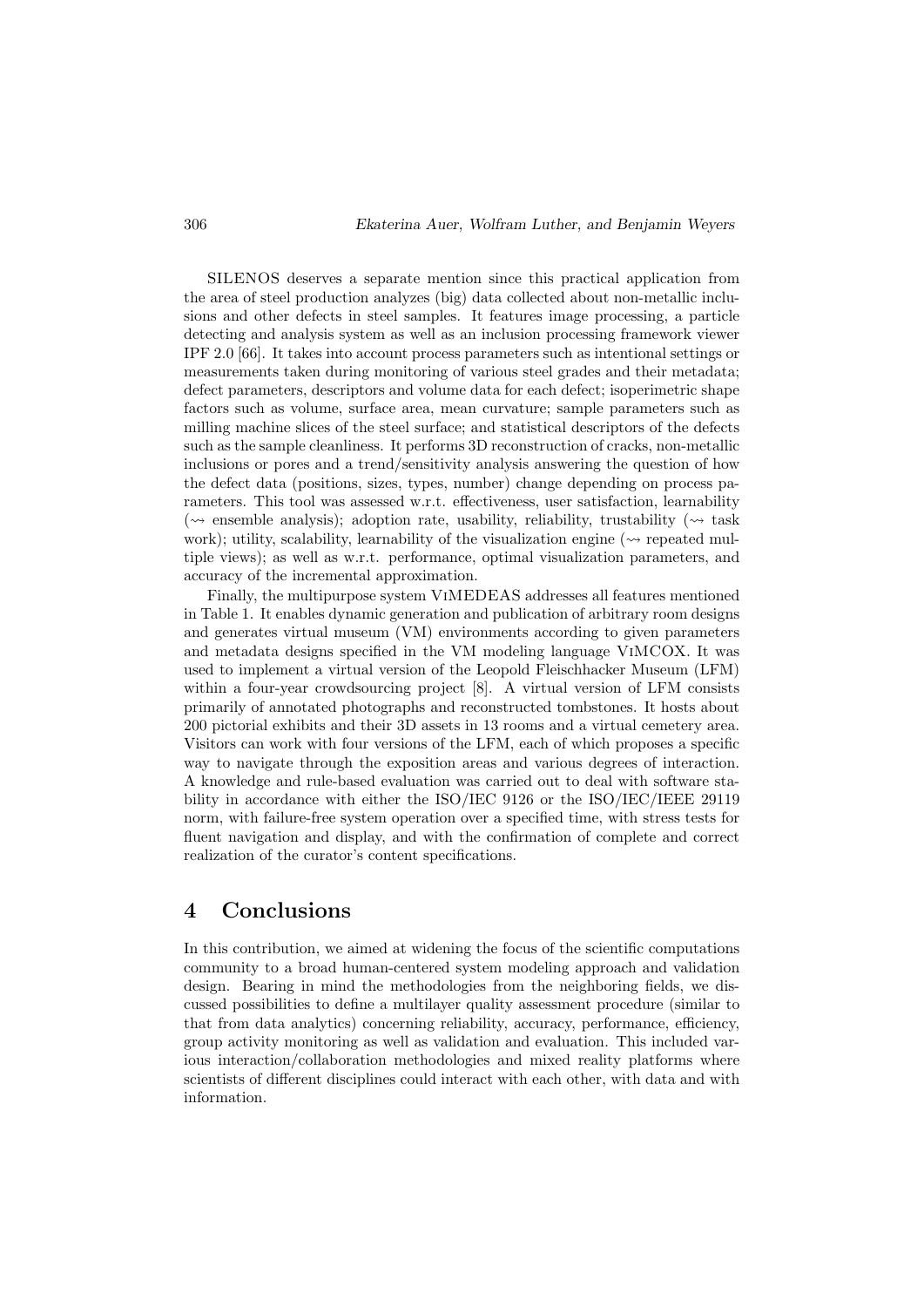Reliable visual analytics can be a part of such an enhanced V&V management within a workflow for designing, modeling, implementing, and analyzing various processes and their outcomes. We introduced a tentative RVA definition and illustrated the general ideas with the help of use cases implementing relevant parts of the proposed enhanced V&V assessment. Various dimensions of reliability and quality criteria, task model and interaction styles, metrics, rules and requirements were discussed. However, the final definitions are still missing.

To summarize, the following techniques have been suggested so far to ensure VAST reliability:

- characterizing big amounts of heterogeneous data by applying various quality criteria with the corresponding metrics,
- dealing with uncertainty by choosing the appropriate data types and algorithms allowing for  $V\&V$  assessment through the whole process,
- visualizing uncertainty in the outcome by using geometrical forms/glyphs, colors, textures or statistical descriptors such as moments,
- using both automated and interactive data mining techniques as well as letting verified algorithms perform only a partial analysis in difficult situations, supervised and supplemented by a human,
- providing a choice of assessed mappings and visual presentation of data (or information) for systems versus experimental or simulation outcomes, combined with good structuring options,
- supporting the user in the choice of a reliable technique based on normalized values for selected quality criteria depending on the task with the help of a scientific recommender which maximizes a multi-objective utility function as an overall quality measure,
- providing a platform for data fusion, (collaborative) sense and decision making and reports with actual assessment of the suggested quality recommendations and guidelines.

Guidelines with benchmarks and measures to assure auditability and to rate mental and computer-based models are our future work.

### References

- [1] Al-Hajj, S., Fisher, B., Smith, J., and Pike, I. Collaborative visual analytics: A health analytics approach to injury prevention. International Journal of Environmental Research and Public Health, 14(9):1056, 2017. DOI: 10.3390/ijerph14091056.
- [2] Alefeld, G. and Mayer, G. Interval analysis: Theory and applications. J. Comput. Appl. Math., 121(1-2):421–464, September 2000. DOI: 10.1016/S0377-0427(00)00342-3.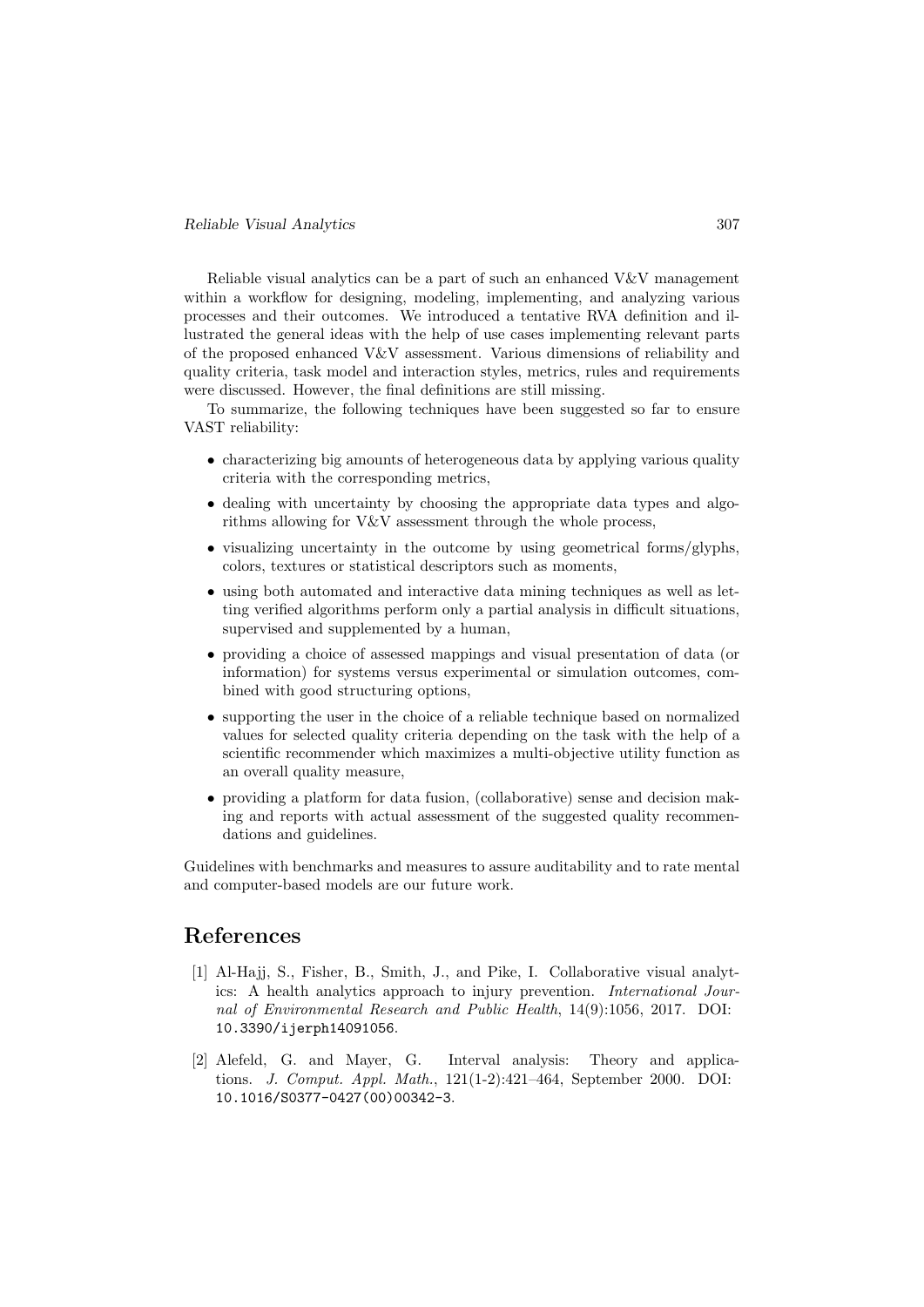- [3] Auer, E. Result Verification and Uncertainty Management in Engineering Applications. Verlag Dr. Hut, 2014. Habilitation Monograph.
- [4] Auer, E., Luther, W., and Cuypers, R. Process-oriented verification in biomechanics. In Deodatis, G., Ellingwood, B. R., and Frangopol, D. M., editors, Safety, Reliability, Risk and Life-Cycle Performance of Structures and Infrastructures, pages 391–398, London, 2014. DOI: 10.1201/b16387.
- [5] Auer, E. and Rauh, A. VERICOMP: a system to compare and assess verified IVP solvers. Computing, 94(2):163–172, Mar 2012. DOI: 10.1007/s00607-011-0178-4.
- [6] Behrisch, M., Blumenschein, M., Kim, N. W., Shao, L., El-Assady, M., Fuchs, J., Seebacher, D., Diehl, A., Brandes, U., Pfister, H., Schreck, T., Weiskopf, D., and Keim, D. A. Quality metrics for information visualization. Computer Graphics Forum, 37(3):625–662, 2018. DOI: 10.1111/cgf.13446.
- [7] Bertin, J. and Barbut, M. Sémiologie graphique: les diagrammes, les réseaux, les cartes. Gauthier Villars, 1973.
- [8] Biella, D., Pilz, Th., Sacher, D., Weyers, B., Luther, W., Baloian, N., and Schreck, T. Crowdsourcing and co-curation in virtual museums: A practicedriven approach. Journal of Universal Computer Science, 22(10):1277–1297, oct 2016. DOI: 10.1007/978-3-319-45550-1 15.
- [9] Bingue, W. P. and Cook, D. A. A practical approach to verification and validation. A talk, 2014.
- [10] Blytt, M. Big challenges for visual analytics: Assisting sensemaking of big data with visual analytics. Technical report, Norwegian University of Science and Technology, 2013.
- [11] Bonneau, G.-P., Hege, H.-Chr., Johnson, Chr. R., Oliveira, M. M., Potter, K., Rheingans, P., and Schultz, Th. Overview and state-of-the-art of uncertainty visualization. In Scientific Visualization, volume 37 of Mathematics and Visualization, pages 3–27. Springer, London, 2014. DOI: 10.1007/978-1-4471-6497-5 1.
- [12] Boussairi, H. Petrinetz-basierte Implementierung eines verfahrenstechnischen Prozessmodells – SOM-basierte automatische Überwachung der Mensch-Maschine-Interaktion. Master's thesis, University of Duisburg-Essen, 2008.
- [13] Bowen, J. and Reeves, S. Combining models for interactive system modelling. In The Handbook of Formal Methods in Human-Computer Interaction, pages 161–182. Springer, 2017. DOI: 10.1007/978-3-319-51838-1 6.
- [14] Bowman, D., Kruijff, E., LaViola Jr, J. J., and Poupyrev, I. P. 3D User interfaces: theory and practice, CourseSmart eTextbook. Addison-Wesley, 2004.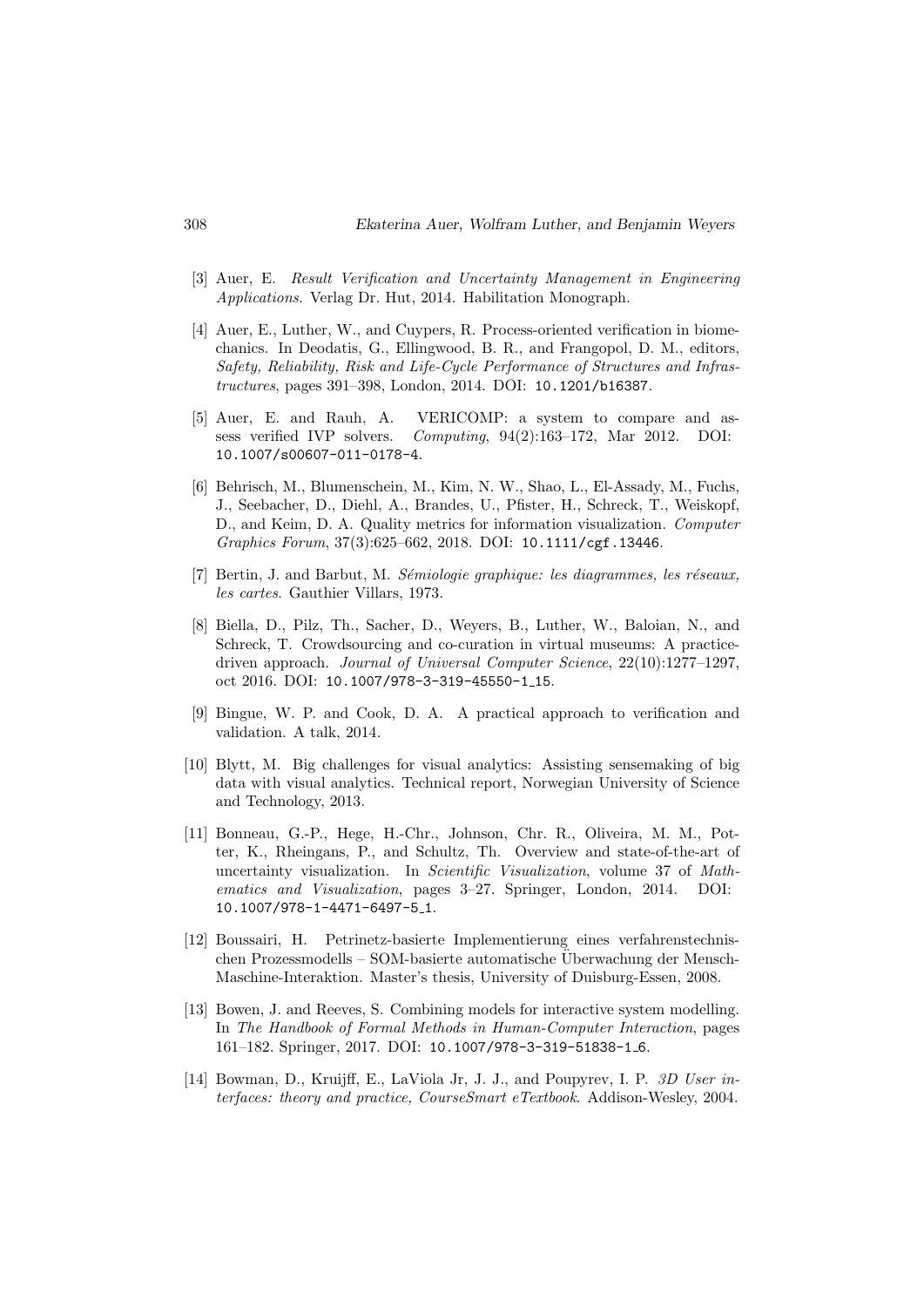- [15] Brodlie, K., Allendes Osorio, R., and Lopes, A. A review of uncertainty in data visualization. In Dill, J., Earnshaw, R., Kasik, D., Vince, J., and Wong, P. Ch., editors, Expanding the Frontiers of Visual Analytics and Visualization, pages 81–109, London, 2012. Springer London. DOI: 10.1007/978-1-4471-2804-5 6.
- [16] Brooke, J. SUS A quick and dirty usability scale. Usability evaluation in industry, 189(194):4–7, 1996.
- [17] Brügmann, J., Schreckenberg, M., and Luther, W. A verifiable simulation model for real-world microscopic traffic simulations. Simulation Modelling Practice and Theory, 48:58–92, 2014. DOI: 10.1016/j.simpat.2014.07.002.
- [18] Brunnhuber, M., May, M., Traxler, Chr., Hesina, G., Glatzl, R. W., and Kontrus, H. Using different data sources for new findings in visualization of highly detailed urban data. In Schrenk, M., Popovich, V. V., Zeile, P., Elisei, P., and Beyer, C., editors, REAL CORP 2017 – PANTA RHEI – A World in Constant Motion. Proceedings of 22nd International Conference on Urban Planning, Regional Development and Information Society, pages 637– 646, 2017.
- [19] Cai, L. and Zhu, Y. The challenges of data quality and data quality assessment in the big data era. Data Science Journal, 14(2):1–10, 2015.
- [20] Carpendale, S. Evaluating information visualizations. In Kerren, A., Stasko, J.T., Fekete, J.-D., and North, C., editors, Information Visualization: Human-Centered Issues and Perspectives, pages 19–45. Springer, 2007. DOI: 10.1007/978-3-540-70956-5 2.
- [21] Ferson, Scott, Kreinovich, Vladik, Hajagos, Janos, Oberkampf, William, and Ginzburg, Lev. Experimental uncertainty estimation and statistics for data having interval uncertainty, 2007. DOI: 10.2172/910198, Sandia report SAND2007-0939.
- [22] Forrester, J. W. Counterintuitive behavior of social systems. Theory and Decision, 2(2):109–140, Dec 1971. DOI: 10.1007/BF00148991.
- [23] Forsell, C. and Johansson, J. An heuristic set for evaluation in information visualization. In Proceedings of the International Conference on Advanced Visual Interfaces, AVI '10, pages 199–206, New York, NY, USA, 2010. ACM. DOI: 10.1145/1842993.1843029.
- [24] Ghanem, R., Owhadi, H., and Higdon, D. Handbook of uncertainty quantification. Springer, 06 2017. DOI: 10.1007/978-3-319-12385-1.
- [25] Goldsztejn, A. and Hayes, W. Rigorous inner approximation of the range of functions. In 12th GAMM - IMACS International Symposium on Scientific Computing, Computer Arithmetic and Validated Numerics (SCAN 2006), page 19, Sep. 2006. DOI: 10.1109/SCAN.2006.38.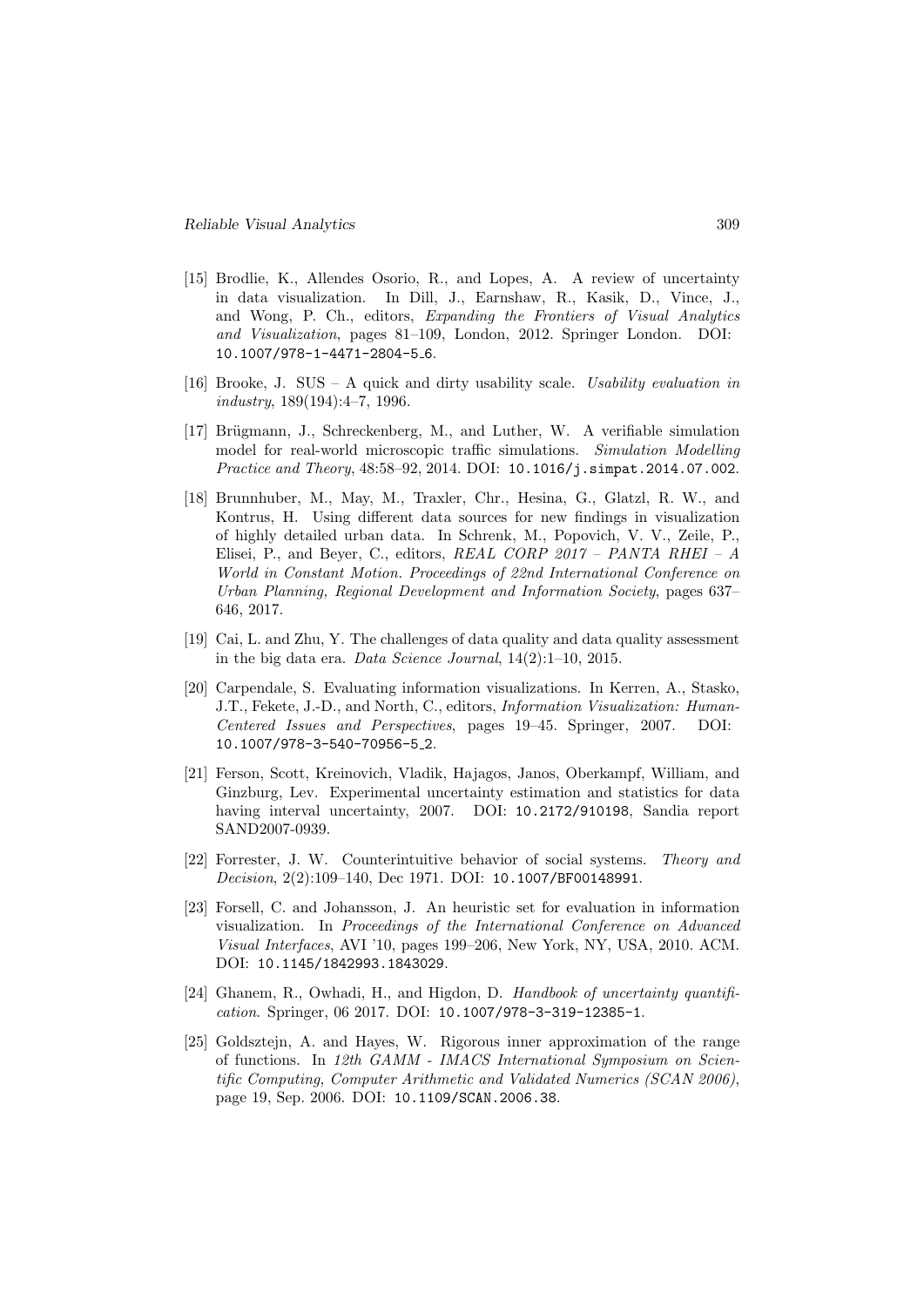- [26] Grant, R. Data Visualization. Chapman and Hall/CRC, New York, 2018. DOI: 10.1201/9781315201351.
- [27] Hall, D. L. and Llinas, J. Handbook of Multisensor Data Fusion. CRC Press, June 2001.
- [28] Harris, R. L. Information Graphics: A Comprehensive Illustrated Reference. Oxford University Press, Inc., New York, NY, USA, 1999.
- [29] Healey, Chr. G. Visualization of multivariate data using preattentive processing. Master's thesis, University of Waterloo, 1990.
- [30] IEEE Std 1012-2016 (revision of IEEE Std 1012-2012/ incorporates IEEE Std 1012-2016/cor1-2017), IEEE standard for system, software, and hardware verification and validation, Sept 2017. DOI: 10.1109/IEEESTD.2017.8055462.
- [31] Isenberg, P., Bertini, E., Lam, H., Plaisant, C., and Carpendale, S. Empirical studies in information visualization: Seven scenarios. IEEE Transactions on Visualization and Computer Graphics, 18:1520–1536, 09 2012. DOI: 10.1109/TVCG.2011.279.
- [32] Jääskeläinen, R. Think-aloud protocol. Handbook of translation studies, 1:371– 374, 2010. DOI: 10.1075/hts.1.thi1.
- [33] Janser, A. Entwurf, Implementierung und Evaluierung des interaktiven Lehrund Lernsystems ViACoBi für die Visualisierung von Algorithmen der Computergraphik und Bildverarbeitung. PhD thesis, University of Duisburg-Essen, 1998.
- [34] Jeong, D. H., Ji, S.-Y., Suma, E. A., Yu, B., and Chang, R. Designing a collaborative visual analytics system to support users' continuous analytical processes. Human-centric Computing and Information Sciences, 5(1):5, Feb 2015. DOI: 10.1186/s13673-015-0023-4.
- [35] Keim, D., Andrienko, G., Fekete, J.-D., Görg, C., Kohlhammer, J., and Melançon, G. Visual analytics: Definition, process, and challenges. In Kerren, A., Stasko, J. T., Fekete, J.-D., and North, Ch., editors, Information Visualization: Human-Centered Issues and Perspectives, pages 154–175, Berlin, Heidelberg, 2008. Springer. DOI: 10.1007/978-3-540-70956-5 7.
- [36] Kendall, A. and Gal, Y. What uncertainties do we need in Bayesian deep learning for computer vision? In Guyon, I., Luxburg, U. V., Bengio, S., Wallach, H., Fergus, R., Vishwanathan, S., and Garnett, R., editors, Advances in Neural Information Processing Systems 30, pages 5574–5584. Curran Associates, Inc., 2017.
- [37] Kiel, St. UniVerMec A Framework for Development, Assessment and Interoperability of Verified Technics. PhD thesis, University of Duisburg-Essen, 2014.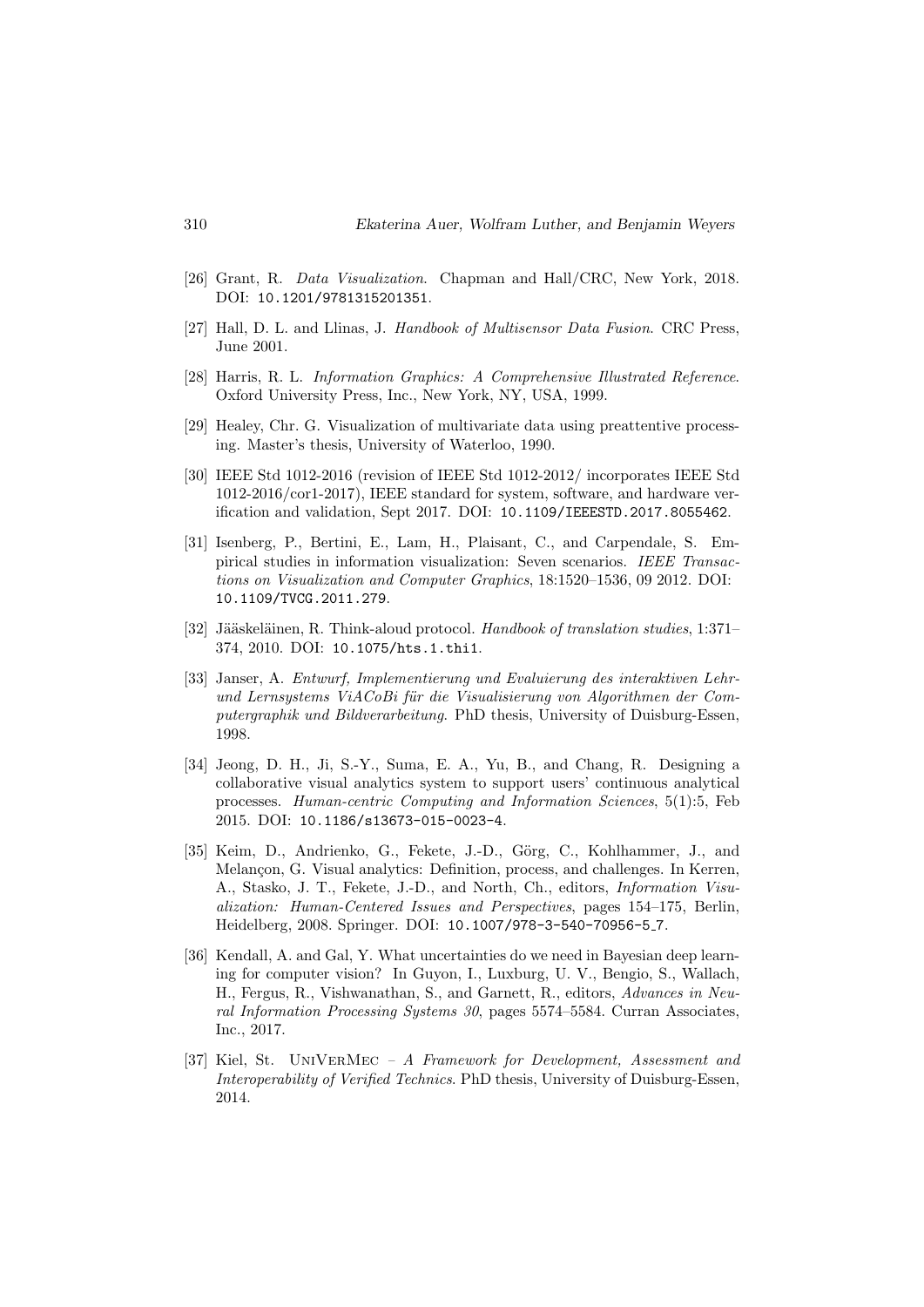- [38] Kinkeldey, Ch., MacEachren, A. M., and Schiewe, J. How to assess visual communication of uncertainty? A systematic review of geospatial uncertainty visualisation user studies. The Cartographic Journal, 51(4):372–386, November 2014. DOI: 10.1179/1743277414y.0000000099.
- [39] Kwon, Y., Won, J.-H., Kim, B. J., and Paik, M. Cho. Uncertainty quantification using Bayesian neural networks in classification: Application to biomedical image segmentation. Computational Statistics and Data Analysis, 142:106816, 2020. DOI: 10.1016/j.csda.2019.106816.
- [40] Laugwitz, B., Held, Th., and Schrepp, M. Construction and evaluation of a user experience questionnaire. In Symposium of the Austrian HCI and Usability Engineering Group, pages 63–76. Springer, Berlin, Heidelberg, 2008. DOI: 10.1007/978-3-540-89350-9 6.
- [41] Luther, W. and Auer, E. Towards human-centered paradigms in verification and validation assessment. In Hajian, A., Luther, W., and Vinck, A. J. H., editors, Collaborative Technologies and Data Science in Smart City Applications (Proceedings of CODASSCA Workshop 2018), pages 68–81, Berlin, 2018. Logos Verlag.
- [42] MacEachren, A. M., Robinson, A., Hopper, S., Gardner, S., Murray, R., Gahegan, M., and Hetzler, E. Visualizing geospatial information uncertainty: What we know and what we need to know. Cartography and Geographic Information Science, 32(3):139–160, July 2005. DOI: 10.1559/1523040054738936.
- [43] Moore, R. E., Kearfott, R. B., and Cloud, M. J. Introduction to Interval Analysis. Society for Industrial and Applied Mathematics, Philadelphia, 2009. DOI: 10.1137/1.9780898717716.
- [44] Navarre, D., Palanque, Ph., Ladry, J.-F., and Barboni, E. ICOs: A model-based user interface description technique dedicated to interactive systems addressing usability, reliability and scalability. ACM Transactions on Computer-Human Interaction (TOCHI), 16(4):18, 2009. DOI: 10.1145/1614390.1614393.
- [45] Pirolli, P. and Card, S. The sense making process and leverage points for analyst technology as identified through cognitive task analysis. In Proceedings of 2005 International Conference on Intelligence Analysis, McLean, VA, 2005.
- [46] Potter, K., Kirby, M., Xiu, D., and Johnson, Ch. R. Interactive visualization of probability and cumulative density functions. International Journal for Uncertainty Quantification, 2(4):397–412, 2012. DOI: 10.1615/Int.J.UncertaintyQuantification.2012004074.
- [47] Potter, K., Rosen, P., and Johnson, C. R. From quantification to visualization: A taxonomy of uncertainty visualization approaches. In Dienstfrey, A. M. and Boisvert, R. F., editors, Uncertainty Quantification in Sci-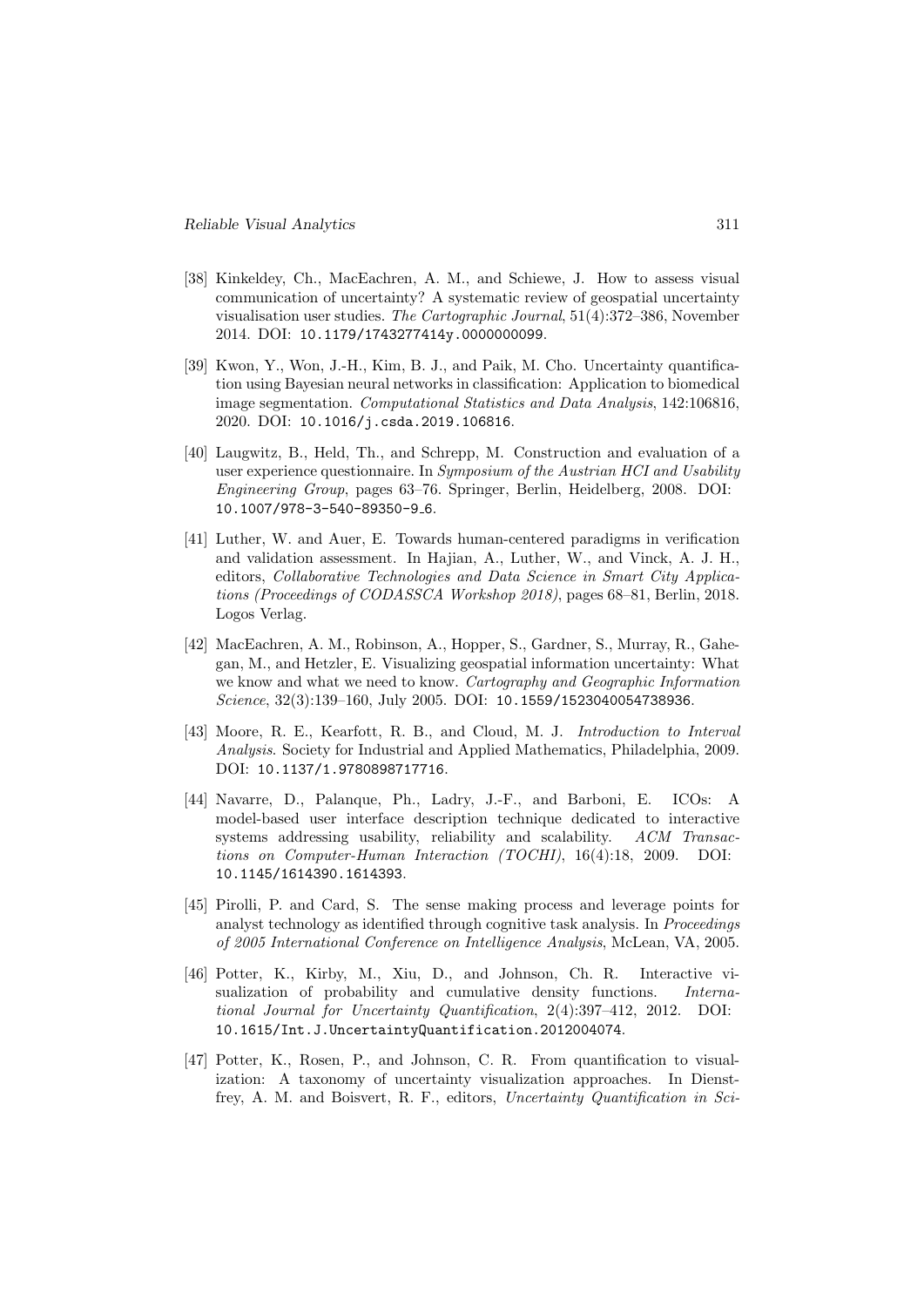entific Computing, pages 226–249. Springer, Berlin, Heidelberg, 2012. DOI: 10.1007/978-3-642-32677-6 15.

- [48] Rebner, G., Auer, E., and Luther, W. A verified realization of a Dempster-Shafer based fault tree analysis. Computing, 94(2-4):313–324, March 2012. DOI: 10.1007/s00607-011-0179-3.
- [49] Rebner, G., Sacher, D., Weyers, B., and Luther, W. Verified stochastic methods in geographic information system applications with uncertainty. Structural Safety, 52(Part B):244–259, 2015. DOI: 10.1016/j.strusafe.2014.05.002.
- [50] Rieman, J., Franzke, M., and Redmiles, D. Usability evaluation with the cognitive walkthrough. In Conference companion on Human factors in computing systems, pages 387–388. ACM, 1995. DOI: 10.1145/223355.223735.
- [51] Riveiro, M. Evaluation of uncertainty visualization techniques for information fusion. In 10th International Conference on Information Fusion, pages 1–8, 2007. DOI: 10.1109/ICIF.2007.4408049.
- [52] Roberts, J. C. State of the art: Coordinated & multiple views in exploratory visualization. In Coordinated and Multiple Views in Exploratory Visualization, 2007. CMV'07. Fifth International Conference on, pages 61–71. IEEE, 2007. DOI: 10.1109/CMV.2007.20.
- [53] Sacha, D., Senaratne, H., Kwon, B. C., Ellis, G. P., and Keim, D. A. The role of uncertainty, awareness, and trust in visual analytics. IEEE Trans. Vis. Comput. Graph., 22(1):240–249, 2016. DOI: 10.1109/TVCG.2015.2467591.
- [54] Sacher, D. A Generative Approach to Virtual Museums Using a New Metadata Format. A Curators', Visitors' and Software Engineers' Perspective. PhD thesis, University of Duisburg-Essen, 2017.
- [55] Schlesinger, S. Terminology for model credibility. Simulation, 32(3):103–104, 1979. DOI: 10.1177/003754977903200304.
- [56] Schober, P., Boer, Ch., and Schwarte, L. A. Correlation coefficients: Appropriate use and interpretation. Anesthesia and analgesia, 126(5):1763–1768, 2018. DOI: 10.1213/ANE.0000000000002864.
- [57] Scholtz, J. Beyond usability: Evaluation aspects of visual analytic environments. In Proceedings of the IEEE Symposium On Visual Analytics Science And Technology (VAST), pages 145–150, November 2006. DOI: 10.1177/1473871613490290.
- [58] Scholtz, J. Developing guidelines for assessing visual analytics environments. Information Visualization, 10(3):212–231, 2011. DOI: 10.1177/1473871611407399.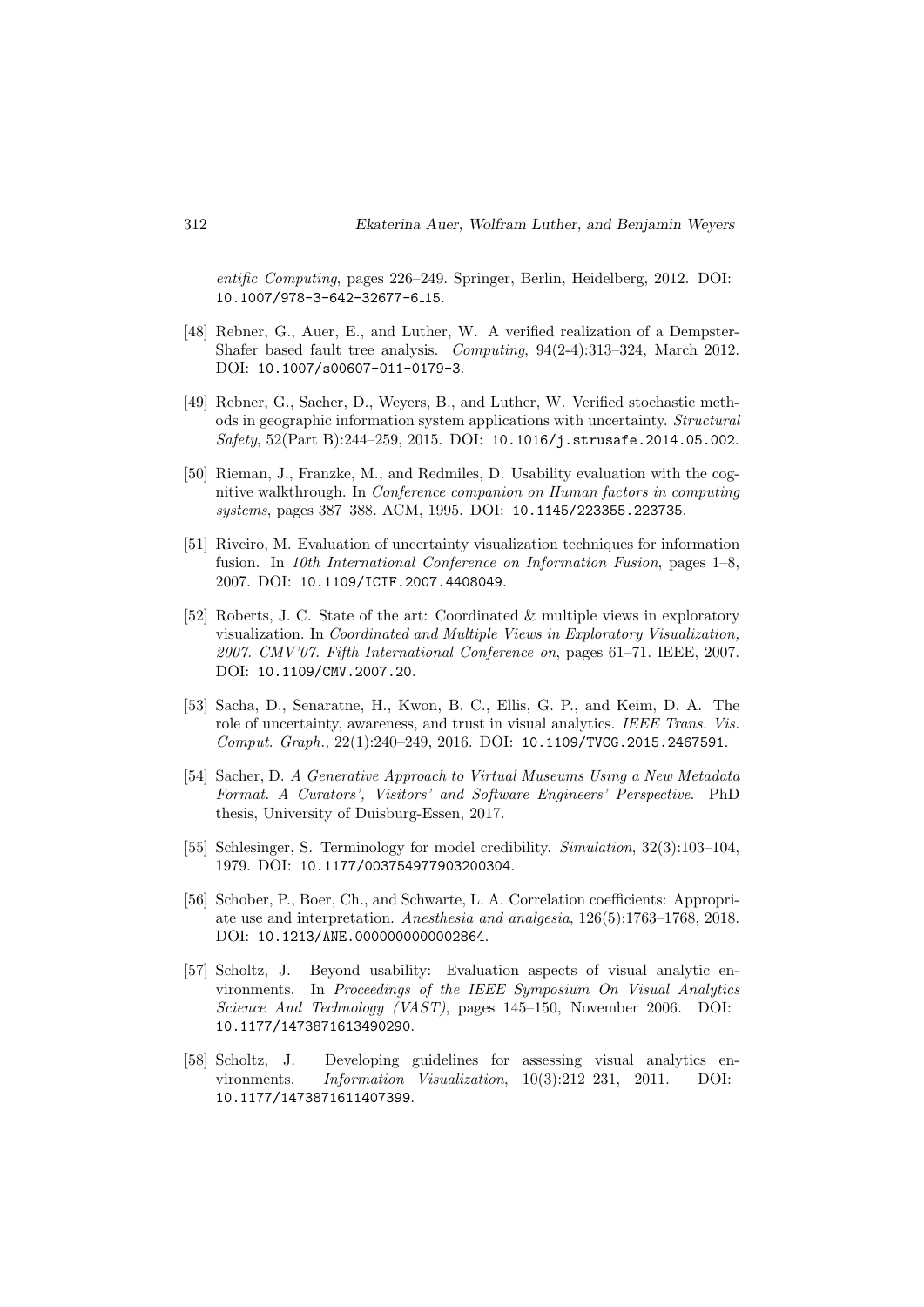- [59] Scholtz, J., Plaisant, C., Whiting, M. A., and Grinstein, G. G. Evaluation of visual analytics environments: The road to the visual analytics science and technology challenge evaluation methodology. Information Visualization, 13(4):326–335, 2014. DOI: 10.1177/1473871613490290.
- [60] Shneiderman, B. The eyes have it: A task by data type taxonomy for information visualizations. In In IEEE Symposium on Visual Languages, pages 336–343, 1996.
- [61] Shneiderman, B., Plaisant, C., and Hesse, B. W. Improving health and healthcare with interactive visualization methods. Technical report, HCIL, 2013.
- [62] Stasko, J. T. and Amar, R. A. Knowledge precepts for design and evaluation of information visualizations. IEEE Transactions on Visualization and Computer Graphics, 11:432–442, 07 2005. DOI: 10.1109/TVCG.2005.63.
- [63] Sun, G., Wu, Y., Liang, R., and Liu, S.-X. A survey of visual analytics techniques and applications: State-of-the-art research and future challenges. Journal of Computer Science and Technology, 28(5):852–867, 2013. DOI: 10.1007/s11390-013-1383-8.
- [64] Thomas, J. J. and Cook, K. A. Illuminating the Path: The R&D Agenda for Visual Analytics. IEEE, National Visualization and Analytics Center, 2005.
- [65] Thomson, J., Hetzler, E., MacEachren, A., Gahegan, M., and Pavel, M. A typology for visualizing uncertainty. In Proc. SPIE and IS $\mathcal{C}T$  Conf. Electronic Imaging: Visualization and Data Analysis, volume 5669, pages 146–157, 2005. DOI: 10.1117/12.587254.
- [66] Thurau, M., Buck, Chr., and Luther, W. IPFViewer: Incremental, approximate analysis of steel samples. In Proceedings of SIGRAD 2014, Visual Computing, June  $12-13$ ,  $2014$ , Göteborg, Sweden, pages  $1-8$ ,  $2014$ .
- [67] Truong Le, M., Diehl, F., Brunner, T., and Knol, A. Uncertainty estimation for deep neural object detectors in safety-critical applications. In 2018 21st International Conference on Intelligent Transportation Systems (ITSC), pages 3873–3878, Nov 2018. DOI: 10.1109/ITSC.2018.8569637.
- [68] Tufte, E. R., Goeler, N. H., and Benson, R. Envisioning information, volume 126. Graphics press Cheshire, CT, 1990.
- [69] Tufte, Edward R. Beautiful Evidence. Graphics Press, Cheshire, CT, 2006.
- [70] Wallraven, Chr. and Cunningham, D. W. Experimental design: From user studies to psychophysics. AK Peters/CRC Press, 2011.
- [71] Ware, C. Information Visualization: Perception for Design. Morgan Kaufmann Publishers Inc., San Francisco, CA, USA, 2004.